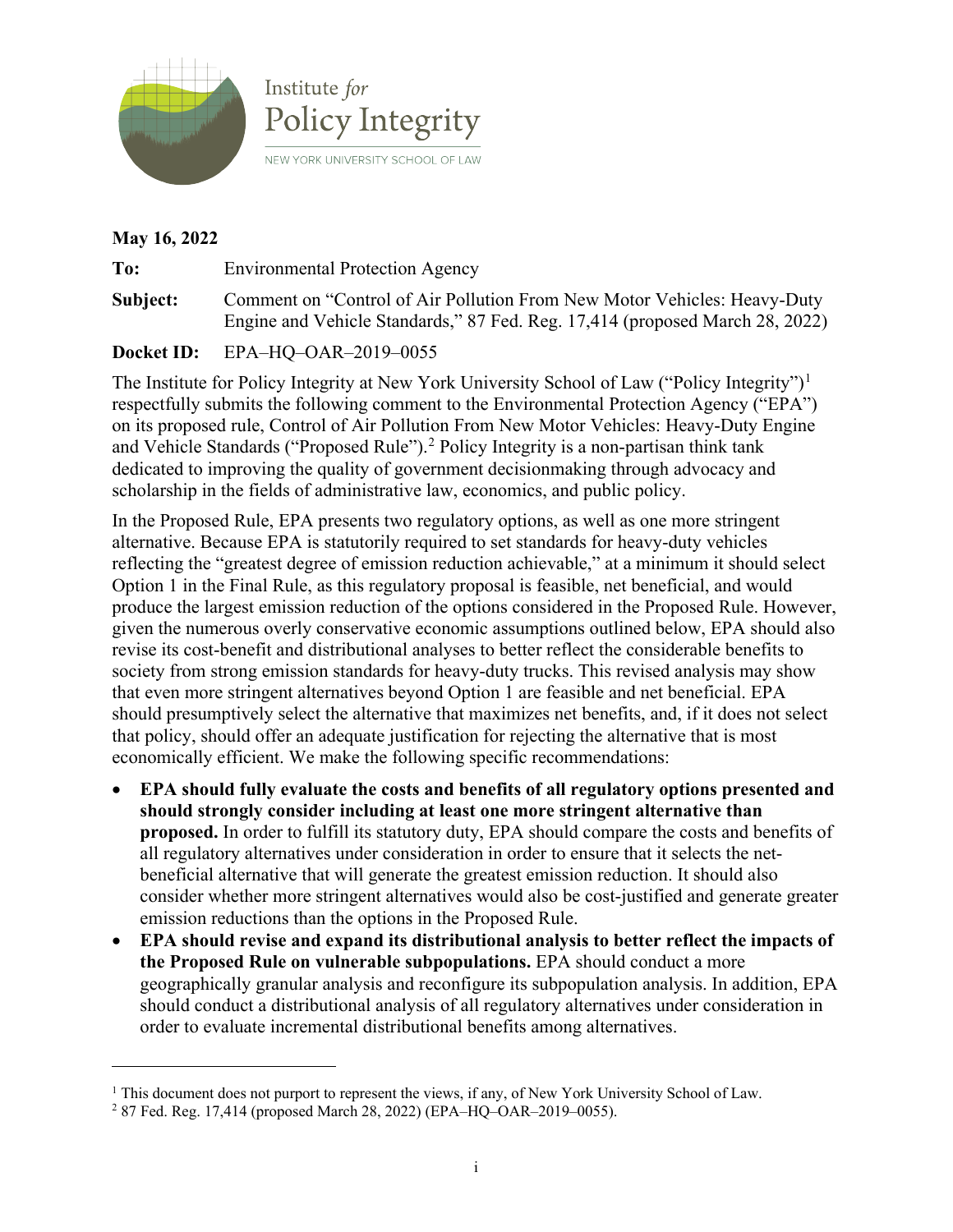- **EPA should clarify its economic assumptions to better explain its choices in its methodology.** In particular, EPA should provide additional discussion regarding how the agency incorporates income changes into the value of a statistical life, considers the cost of illness, and accounts for learning-by-doing in calculating compliance costs.
- **EPA should consider revising its estimation of sales impacts and fleet turnover.** EPA should consider discussing sales impacts and fleet turnover qualitatively, or, in the alternative, identifying and discussing the assumptions baked into its quantitative model that may result in an overestimate of sales impacts.
- **EPA should clarify that any employment impacts from the Proposed Rule are likely small and short-lived.** EPA should quantify upstream and downstream employment effects, and if it cannot, the agency should at a minimum identify the direction and magnitude of total net employment effects.
- **EPA should quantify the benefits of reducing greenhouse gases.** EPA should quantify any expected reductions in greenhouse gas emissions from the Proposed Rule and monetize the benefits of such reduction using the social cost of greenhouse gases.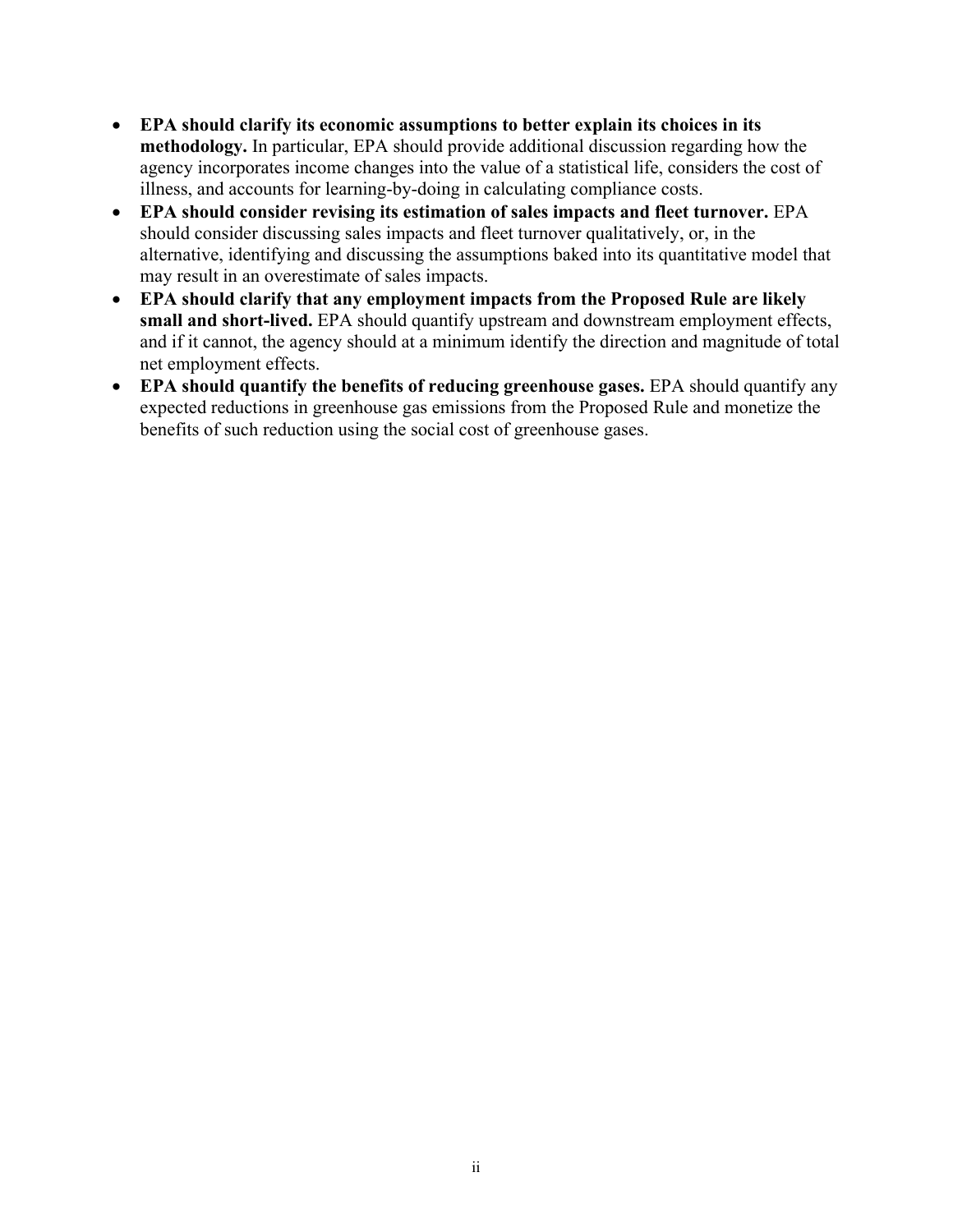#### **TABLE OF CONTENTS**

| I.              | EPA Should Finalize the Regulatory Option that Maximizes Net Benefits And Should Consider More                                                                                                                                                                                                                                                                                                                                                                                                                           |
|-----------------|--------------------------------------------------------------------------------------------------------------------------------------------------------------------------------------------------------------------------------------------------------------------------------------------------------------------------------------------------------------------------------------------------------------------------------------------------------------------------------------------------------------------------|
| A.              | The Clean Air Act requires EPA to adopt stringent standards for heavy-duty vehicles reflecting the                                                                                                                                                                                                                                                                                                                                                                                                                       |
| $B$ .           | EPA Must Fully Evaluate the Feasibility, Costs, and Benefits for All Alternatives Under Consideration2                                                                                                                                                                                                                                                                                                                                                                                                                   |
| $\mathcal{C}$ . | EPA should strongly consider adding more stringent regulatory alternatives to its analysis4                                                                                                                                                                                                                                                                                                                                                                                                                              |
| Н.              | EPA Should Expand Its Distributional Analysis to Better Account for the Effects of the Proposed Rule                                                                                                                                                                                                                                                                                                                                                                                                                     |
| A.              |                                                                                                                                                                                                                                                                                                                                                                                                                                                                                                                          |
| $B$ .           |                                                                                                                                                                                                                                                                                                                                                                                                                                                                                                                          |
| $\mathcal{C}$ . | EPA should re-examine the potential effects on renters who may be priced out of their neighborhoods due to                                                                                                                                                                                                                                                                                                                                                                                                               |
| D.              | EPA should provide stronger statistical evidence to conclude that the proposed rule will significantly                                                                                                                                                                                                                                                                                                                                                                                                                   |
|                 | III. EPA Should Conduct a Distributional Analysis for All Alternatives and Treat Distributional Effects as<br>IV. EPA Should Clarify Some of Its Economic Assumptions to Better Support Its Cost-Benefit Analysis12                                                                                                                                                                                                                                                                                                      |
| A.              |                                                                                                                                                                                                                                                                                                                                                                                                                                                                                                                          |
| $B$ .           | EPA should explain how it estimates the cost of illness and consider whether its approach undervalues the                                                                                                                                                                                                                                                                                                                                                                                                                |
| $\mathcal{C}$ . | EPA should clarify how its calculation of technology costs incorporates learning-by-doing15                                                                                                                                                                                                                                                                                                                                                                                                                              |
| V.              |                                                                                                                                                                                                                                                                                                                                                                                                                                                                                                                          |
| A.              | EPA should improve the reduced-form identification of the sales effects, consider a structural-form model,<br>The sales coefficients capture more than the direct effects of increased compliance costs16<br>1.<br>2.<br>Time-varying unobservable confounders may lead to substantial forecasting biases. 17<br>3.<br>EPA's current sales forecasting model may not adequately capture the extent to which reduced repair<br>The 100% cost pass-through assumption is theoretically and empirically unwarranted19<br>4. |
| В.              | EPA should clearly explain why estimating a scrappage model for heavy-duty vehicles is more difficult than                                                                                                                                                                                                                                                                                                                                                                                                               |
| C.              | EPA should clearly state in its quantitative analysis that the net effect on sales is currently indistinguishable                                                                                                                                                                                                                                                                                                                                                                                                        |
|                 | VI. EPA Should Clarify That Any Employment Effects Are Likely Small and Short-Lived21                                                                                                                                                                                                                                                                                                                                                                                                                                    |
|                 |                                                                                                                                                                                                                                                                                                                                                                                                                                                                                                                          |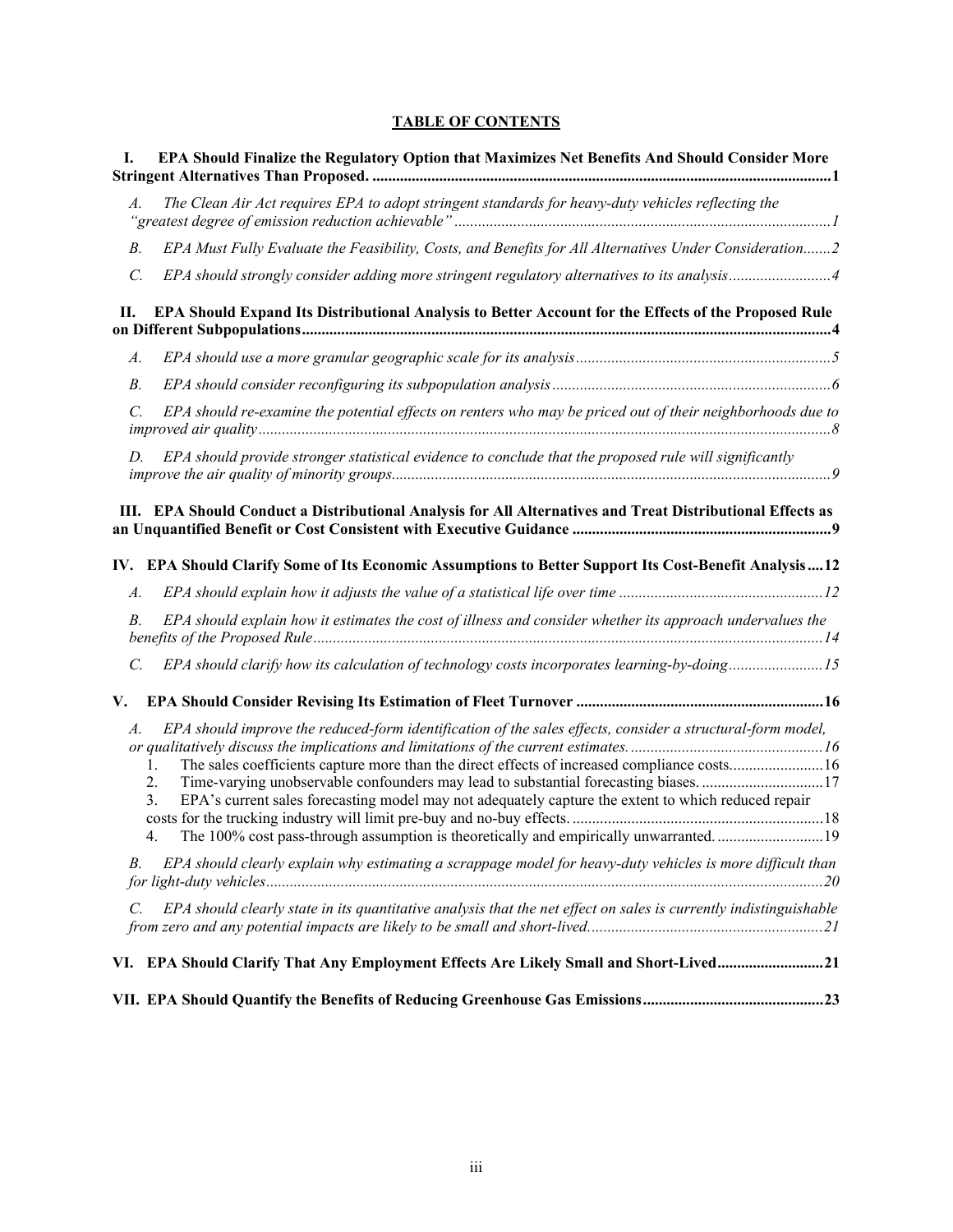#### <span id="page-3-1"></span><span id="page-3-0"></span>**I. EPA Should Finalize the Regulatory Option that Maximizes Net Benefits And Should Consider More Stringent Alternatives Than Proposed.**

#### *A. The Clean Air Act requires EPA to adopt stringent standards for heavy-duty vehicles reflecting the "greatest degree of emission reduction achievable"*

In the Proposed Rule, EPA acts under the authority of the Clean Air Act section 202.<sup>[3](#page-3-2)</sup> Unlike the open-ended discretion provided to EPA in setting standards for light-duty vehicles, EPA is required to set standards for heavy-duty vehicles that "**reflect the greatest degree of emission reduction achievable**" for the model year, with "appropriate considerations to cost, energy, and safety factors associated with the application of such technology."<sup>[4](#page-3-3)</sup> Also in contrast to its discretion with respect to lead time in setting standards for light-duty vehicles, EPA is required to provide at least 4 years of lead time when it sets new standards for heavy-duty vehicles.<sup>[5](#page-3-4)</sup> This extended lead time evidences Congress' intent that EPA set stringent, technology-forcing standards to reduce emissions from heavy-duty vehicles.<sup>[6](#page-3-5)</sup>

Congress has prioritized the dangers of heavy-duty truck pollution since it amended the Clean Air Act in 1977, recognizing that EPA needed to "require rigorous control of heavy-duty vehicles… which have become an increasing pollution problem."[7](#page-3-6) While the 1970 Clean Air Act required a 90% reduction in light-duty vehicle emissions, it did not set a comparable target for heavy-duty vehicles.<sup>[8](#page-3-7)</sup> Congress addressed this shortcoming in 1977 when it required EPA to set initial heavy-duty vehicle standards reflecting the "best available control technology" that were designed to achieve a 90% reduction in hydrocarbons and carbon monoxide, and a 75% reduction in nitrogen oxides by 1[9](#page-3-8)81.<sup>9</sup> EPA failed to act as Congress directed until March 1985, when it promulgated heavy-duty regulations for the 1991 and 1994 model years—a decade later than Congress intended, and only upon court order.[10](#page-3-9) Thus, Congress once again intervened, amending the Clean Air Act's heavy-duty provisions in 1990 to limit the sulfur content of diesel fuels after significant testimony regarding the dangers of diesel exhaust and other pollution from heavy-duty vehicles.<sup>[11](#page-3-10)</sup> The Proposed Rule is the first time EPA has acted to reduce heavy-duty vehicle emission in more than two decades, since it last issued standards in 2000. This history of intermittent agency action, continually pushed by Congress and the courts to go further, shows the necessity for EPA to act now by issuing strong, protective standards.

<span id="page-3-2"></span><sup>3</sup> 85 Fed. Reg. at 17,420.

<span id="page-3-3"></span><sup>4</sup> Clean Air Act § 202(a)(3); 42 U.S.C. § 7521(a)(3).

<span id="page-3-4"></span><sup>5</sup> *Compare* Clean Air Act § 202(a)(2) (standards "shall take effect after such period as the Administrator finds necessary to permit the development and application of the requisite technology, giving appropriate consideration to the cost of compliance") *with*  $\S 202(a)(3)(B)$  (heavy-duty vehicle standards "shall apply... beginning no earlier than the model year commencing 4 years after such revised standard is promulgated").

<span id="page-3-5"></span><sup>6</sup> *See Nat. Res. Def. Council v. EPA*, 655 F.2d 318, 328 (D.C. Cir. 1981) ("The legislative history of both the 1970 and the 1977 amendments demonstrates that Congress intended the agency to project future advances in pollution control capability. It was 'expected to press for the development and application of improved technology rather than be limited by that which exists today.'") (quoting S.Rep.No.1196, 91st Cong., 2d Sess. 24 (1970)).

<span id="page-3-6"></span><sup>7</sup> S.Rep.No.127, 95th Cong., 1st Sess. (1977) at 15.

<span id="page-3-7"></span><sup>8</sup> *Id.* at 65.

<span id="page-3-8"></span><sup>9</sup> *Id.* at 66.

<span id="page-3-9"></span><sup>10</sup> S.Rep.228, 101st Cong., 1st Sess. (1989) at 111.

<span id="page-3-10"></span><sup>11</sup> *Id.*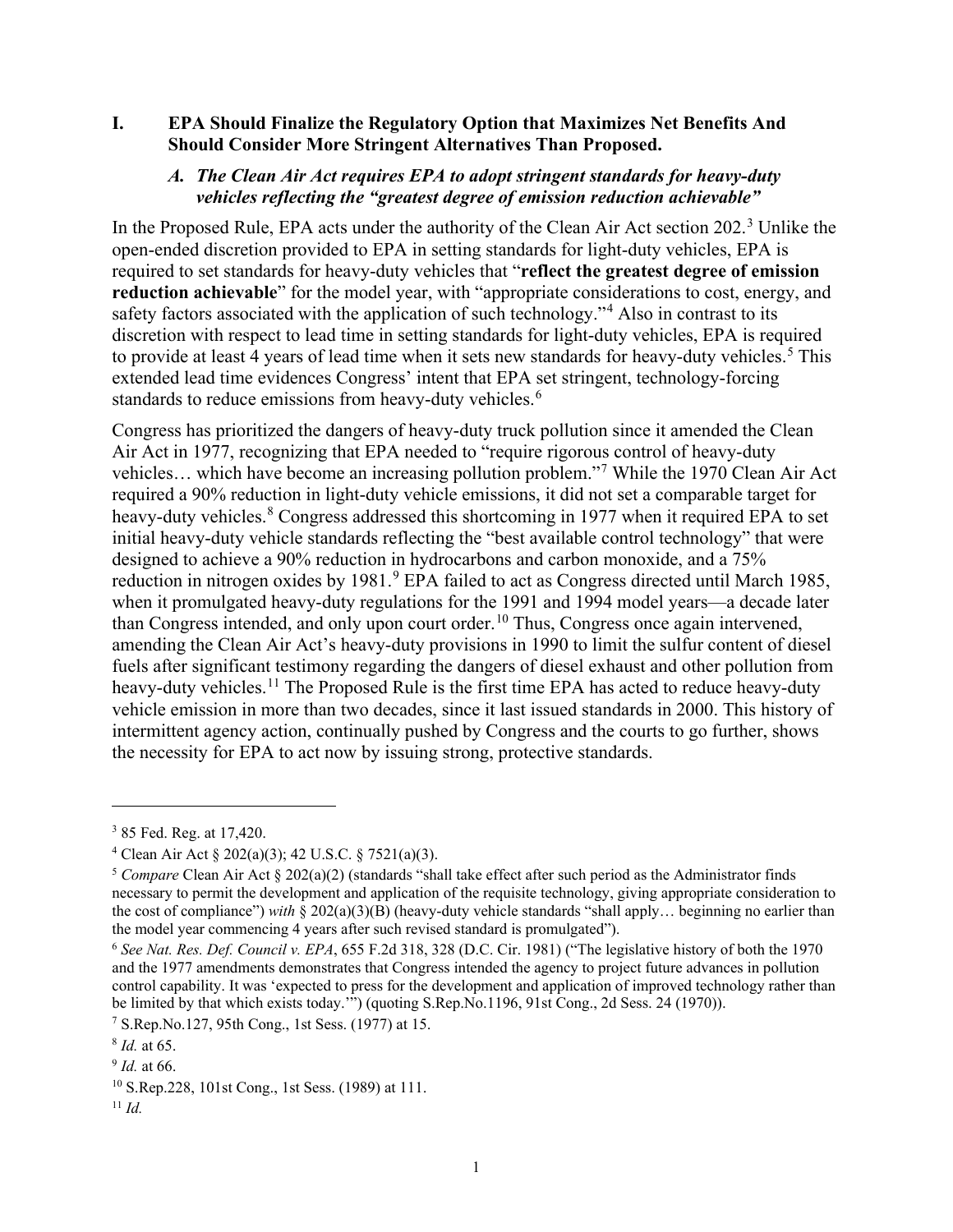Instead, even the most stringent of the two options EPA has proposed can hardly be said to be the "greatest emission reduction achievable" when California has already issued similar heavy-duty vehicle standards that are being implemented three years earlier.<sup>[12](#page-4-1)</sup>

EPA has "co-proposed" two regulatory options, along with one more stringent alternative for which EPA was unable to determine feasibility.<sup>[13](#page-4-2)</sup> Option 2 is the "less stringent" of the two coproposals.[14](#page-4-3) EPA found that the more stringent emission standards in Option 1 are "achievable" and "feasible."[15](#page-4-4) And EPA acknowledges that proposed Option 1 will result in greater emission benefits, <sup>[16](#page-4-5)</sup> lower costs, <sup>[17](#page-4-6)</sup> and higher net benefits. <sup>18</sup> Thus, as EPA acknowledges, Option 1 is the "more appropriate level of stringency as it would result in a greater level of achievable emission reduction for the model years proposed, which is consistent with EPA's statutory authority[.]"<sup>[19](#page-4-8)</sup> Yet EPA "co-proposes" both options as "potentially appropriate."<sup>[20](#page-4-9)</sup> This cannot be true. Finalizing standards equivalent to Option 2—when at least one other regulatory option produces greater emission benefits, has higher net benefits, and is feasible—would be inconsistent with EPA's statutory duty under the Clean Air Act. **At a minimum, EPA must finalize standards that are at least as stringent as Option 1.** 

## <span id="page-4-15"></span><span id="page-4-14"></span><span id="page-4-13"></span>*B. EPA Must Fully Evaluate the Feasibility, Costs, and Benefits for All Alternatives Under Consideration*

<span id="page-4-0"></span>It is well established that agencies should consider a range of regulatory alternatives in order to properly evaluate the costs and benefits of a regulatory proposal. Executive Order 12,866 explains that "agencies should select those approaches that maximize net benefits" when "choosing among alternative regulatory approaches."[21](#page-4-10) Accomplishing such a goal of maximizing net benefits is impossible without first considering a broad range of alternatives at different levels of stringency.<sup>[22](#page-4-11)</sup> The Office of Management and Budget ("OMB") Circular A-4 directs agencies to "describe the alternatives available to [the agency] and the reasons for choosing one alternative over another."[23](#page-4-12) When, as here, there is a continuum of possible alternatives based on the level of stringency, agencies "generally should analyze at least three options: the preferred option; a more stringent option that achieves additional benefits (and

<span id="page-4-1"></span><sup>12</sup> *See* Cal. Air Res. Bd., *Comparison of CARB Heavy-Duty Omnibus Regulation (Omnibus) and U.S. Environmental Protection Agency (U.S. EPA) Clean Trucks Plan (CTP) Proposed Options*, ("Option 1 includes many elements of CARB's Omnibus program and is approximately as stringent, although it takes effect about three years later… Option 1 is significantly weaker and the standards do not reflect the performance of demonstrated emission control technologies."), [https://perma.cc/9PNB-JNPY.](https://perma.cc/9PNB-JNPY) 

<span id="page-4-2"></span><sup>13</sup> 85 Fed. Reg. at 17,420.

<span id="page-4-3"></span><sup>14</sup> *Id.* at 17,421.

<span id="page-4-4"></span><sup>15</sup> *Id.* at 17,438–39.

<span id="page-4-5"></span><sup>&</sup>lt;sup>16</sup> *Id.* at 17,438 (projecting that Option 1 would reduce NOx emissions by 44% by 2040, while Option 2 would reduce NOx emissions by 55% over the same period).

<span id="page-4-6"></span><sup>&</sup>lt;sup>17</sup> *Id.* at 17,589 (annualized costs at 3% discount rate of \$1.9 billion for Option 1 versus \$2.1 billion for Option 2).

<span id="page-4-7"></span><sup>&</sup>lt;sup>18</sup> *Id.* (net present benefits at 3% discount rate of \$61-220 billion for Option 1 versus \$41-170 billion for Option 2). <sup>19</sup> *Id.* at 17.440

<span id="page-4-9"></span><span id="page-4-8"></span><sup>20</sup> *Id.*

<span id="page-4-10"></span><sup>&</sup>lt;sup>21</sup> 58 Fed. Reg. 51,735 §1(a) (Oct. 4, 1993).

<span id="page-4-11"></span><sup>22</sup> *See* Richard L. Revesz & Samantha P. Yi, *Distributional Consequences and Regulatory Analysis*, 52 ENV'T L. 53,

<span id="page-4-12"></span><sup>&</sup>lt;sup>23</sup> OFFICE OF MGMT.  $&$  BUDGET, CIRCULAR A-4: REGULATORY ANALYSIS 16 (2003).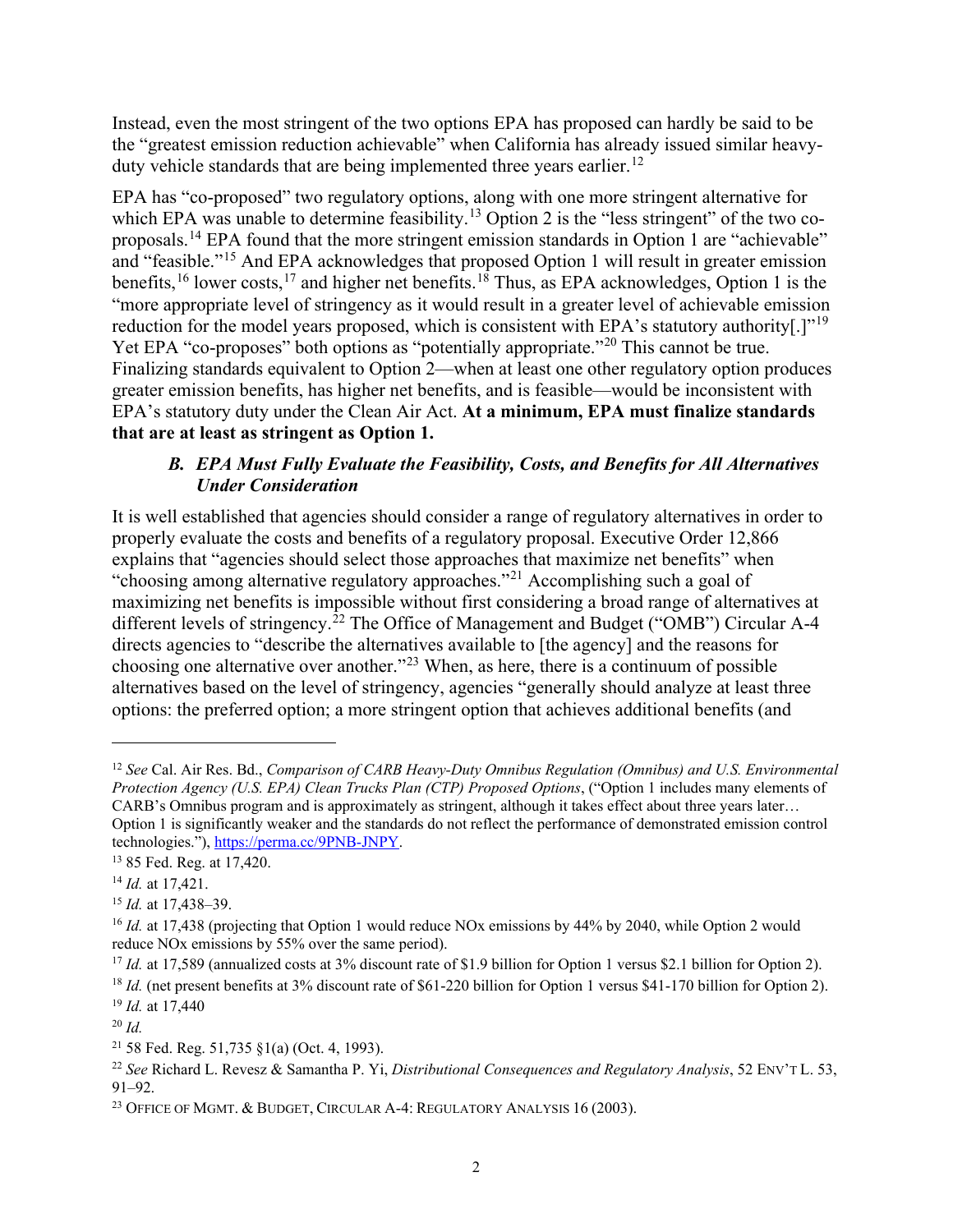presumably costs more) beyond those realized by the preferred option; and a less stringent option that costs less (and presumably generates fewer benefits) than the preferred option."[24](#page-5-0) Circular A-4 makes clear that an analysis that, as here, does not discuss the incremental costs and benefits of alternatives is not adequate.<sup>[25](#page-5-1)</sup>

Since the Supreme Court held in *State Farm* that the National Highway Traffic Administration ("NHTSA") had acted arbitrarily and capriciously by refusing to consider a "technological alternative within the ambit of [its] existing standards,"[26](#page-5-2) the U.S. Court of Appeals for the D.C. Circuit has repeatedly held that rational decisionmaking by administrative agencies requires consideration of "significant alternatives to the course it ultimately chooses."<sup>[27](#page-5-3)</sup> Agencies must consider "obvious" alternatives and provide an explanation when alternatives are rejected.<sup>[28](#page-5-4)</sup> And in explaining why alternatives are rejected, agencies may not "put a thumb on the scale by undervaluing the benefits and overvaluing the costs of more stringent standards."<sup>[29](#page-5-5)</sup> EPA's failure to fully evaluate alternatives is particularly egregious here, where proposing and evaluating alternative performance standards with varying levels of stringency is such a "familiar tool in [EPA]'s tool kit."[30](#page-5-6) 

With a full analysis of only Option 1,<sup>31</sup> and only a limited analysis of the less-stringent Option  $2^{32}$  and the more stringent alternative, EPA cannot rationally determine which of its proposed regulatory options is the most reasonable approach. **At a minimum, EPA should fully evaluate the costs and benefits of Option 2 and the more stringent alternative described in the Proposed Rule, as Circular A-4 recommends.**[33](#page-5-9) The agency should presumptively select the alternative that maximizes net benefits,  $34$  and, if it does not select that policy, should offer an adequate justification for rejecting the alternative that is most economically efficient.<sup>35</sup>

<span id="page-5-7"></span><sup>31</sup> Even EPA's analysis of Option 1 is oddly incomplete, as it acknowledges that there are differences between the scenario modeled in the DRIA and the standards presented in the rule. *See* 85 Fed. Reg. at 17,589 n.781("As noted in draft RIA Chapter 5.4, **there are differences between the standards, emission warranty, and useful life provisions of proposed Option 1 presented in Sections III and IV and those included in our control case scenario modeled for the air quality analysis** (as noted in Section VII, **due to resource constraints we only conducted air quality modeling for the proposed Option 1**). As detailed in draft RIA Chapter 8, estimates of health benefits are based on our air quality analysis, and thus differences between proposed Option 1 and modeling are not reflected in the benefits analysis.") (emphasis added).

<span id="page-5-8"></span><sup>32</sup> *See id.*

<span id="page-5-9"></span>33 CIRCULAR A-4, *supra* note [23,](#page-4-13) at 16.

<span id="page-5-12"></span><span id="page-5-0"></span><sup>24</sup> *Id.*

<span id="page-5-1"></span><sup>25</sup> *Id.*

<span id="page-5-2"></span><sup>26</sup> *Motor Vehicle Mfrs. Ass'n of U.S., Inc. v. State Farm Mut. Auto. Ins. Co.*, 463 U.S. 29, 51 (1983).

<span id="page-5-3"></span><sup>27</sup> *Allied Local & Reg'l Mfrs. Caucus v. EPA*, 215 F.3d 61, 80 (D.C. Cir. 2000).

<span id="page-5-4"></span><sup>28</sup> *Int'l Ladies' Garment Workers' Union v. Donovan*, 722 F.2d 795, 816 n.41 (D.C. Cir. 1983).

<span id="page-5-5"></span><sup>&</sup>lt;sup>29</sup> *Ctr. for Biological Diversity v. Nat'l Highway Traffic Safety Admin.*, 538 F.3d 1172, 1198 (9th Cir. 2008).<br><sup>30</sup> *See Chamber of Com. of U.S. v. Sec. & Exch. Comm'n*, 412 F.3d 133, 144 (D.C. Cir. 2005).

<span id="page-5-6"></span>

<span id="page-5-10"></span><sup>34</sup> Exec. Order 12,866, *supra* note [21,](#page-4-14) §1(a) ("[A]gencies should select those approaches that maximize net benefits…, unless a statute requires another regulatory approach.").

<span id="page-5-11"></span><sup>&</sup>lt;sup>35</sup> EPA, Guidelines for Preparing Economic Analyses 1-4 (2010) ("The policy that maximizes net benefits is considered the most efficient").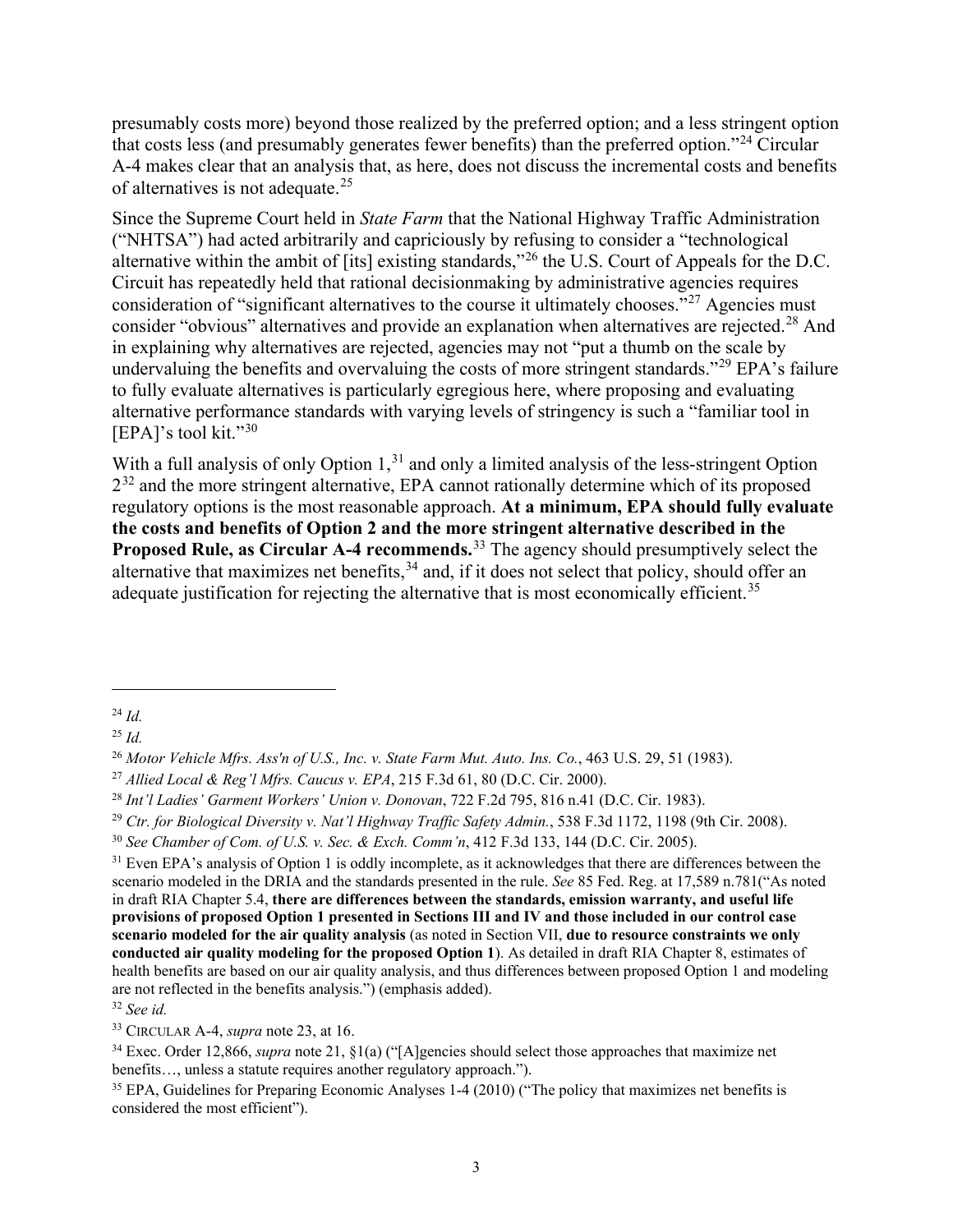## *C. EPA should strongly consider adding more stringent regulatory alternatives to its analysis*

<span id="page-6-0"></span>EPA's draft regulatory impact analysis ("RIA" or "DRIA") indicates the strong potential that more stringent regulations would produce additional social benefits.<sup>[36](#page-6-2)</sup> It is important that EPA consider more stringent alternatives than Option 1 in order to identify whether the agency is leaving incremental net benefits on the table.<sup>[37](#page-6-3)</sup> In the Proposed Rule, EPA introduces one more stringent alternative, but cannot determine whether it is technologically feasible and therefore does not analyze its costs and benefits.<sup>[38](#page-6-4)</sup> Instead of ending its analysis there, EPA should consider other options in between Option 1 and the more stringent alternative. Showing whether a more stringent alternative would, or would not, produce higher net benefits would improve the overall transparency of the rulemaking process. Further, consideration of more than three alternatives would be consistent with past regulatory practice, such as the SAFE Rule's contemplation of eight different regulatory options.<sup>[39](#page-6-5)</sup>

EPA's distributional and employment analyses of the regulation further support the consideration of strong alternatives. Specifically, EPA's current analysis demonstrates that strong regulation as represented by Option 1 improves the air quality faced by disadvantaged groups in the most polluted areas. A wider distributional analysis as recommended in Section II, *infra*, combined with a wider set of alternatives would allow EPA to analyze the extent to which stronger regulations could benefit disadvantaged communities already suffering from high levels of air pollution. Moreover, since the current analysis finds little to no negative impact on sales or employment from Option 1,<sup>[40](#page-6-6)</sup> the additional benefits of further reducing air pollution could substantially increase the incremental net benefits of more stringent regulation. Indeed, the effect of building and installing the necessary technologies for vehicle improvements required by more stringent standards could even lead to higher levels of employment at the manufacturing level and overall. Ideally, EPA should quantify the overall employment impacts along with the wider set of alternatives to determine the direction and magnitude of these employment effects, though EPA could consider making these points qualitatively at a minimum.

## <span id="page-6-1"></span>**II. EPA Should Expand Its Distributional Analysis to Better Account for the Effects of the Proposed Rule on Different Subpopulations**

While EPA takes the important step of conducting a distributional analysis for the baseline and Proposed Option 1, EPA should go further in its distributional analysis. In the RIA, EPA finds that the largest air quality improvements are expected to occur in areas with the worst baseline air quality, where a substantially larger number of people of color are expected to live compared

<span id="page-6-2"></span><sup>36</sup> *See, e.g.*, 85 Fed. Reg. at 17,438 (a more stringent alternative will reduce NOx emissions by 44% by 2040, as compared to 55% over the same period for a less stringent alternative); *Id.* at 17,589 (net present benefits at a 3% discount rate of \$61-220 billion for more stringent alternative versus \$41-170 billion for less stringent alternative).

<span id="page-6-3"></span><sup>37</sup> *See* CIRCULAR A-4, *supra* not[e 23,](#page-4-13) at 16.

<span id="page-6-4"></span><sup>38</sup> 85 Fed. Reg. at 17,589 n.782.

<span id="page-6-5"></span><sup>39</sup> 83 Fed. Reg. 42,986, 42,990 (Aug. 24, 2018) (proposing 8 different regulatory alternatives).

<span id="page-6-6"></span><sup>40</sup> *See* sections V & VI, *infra*.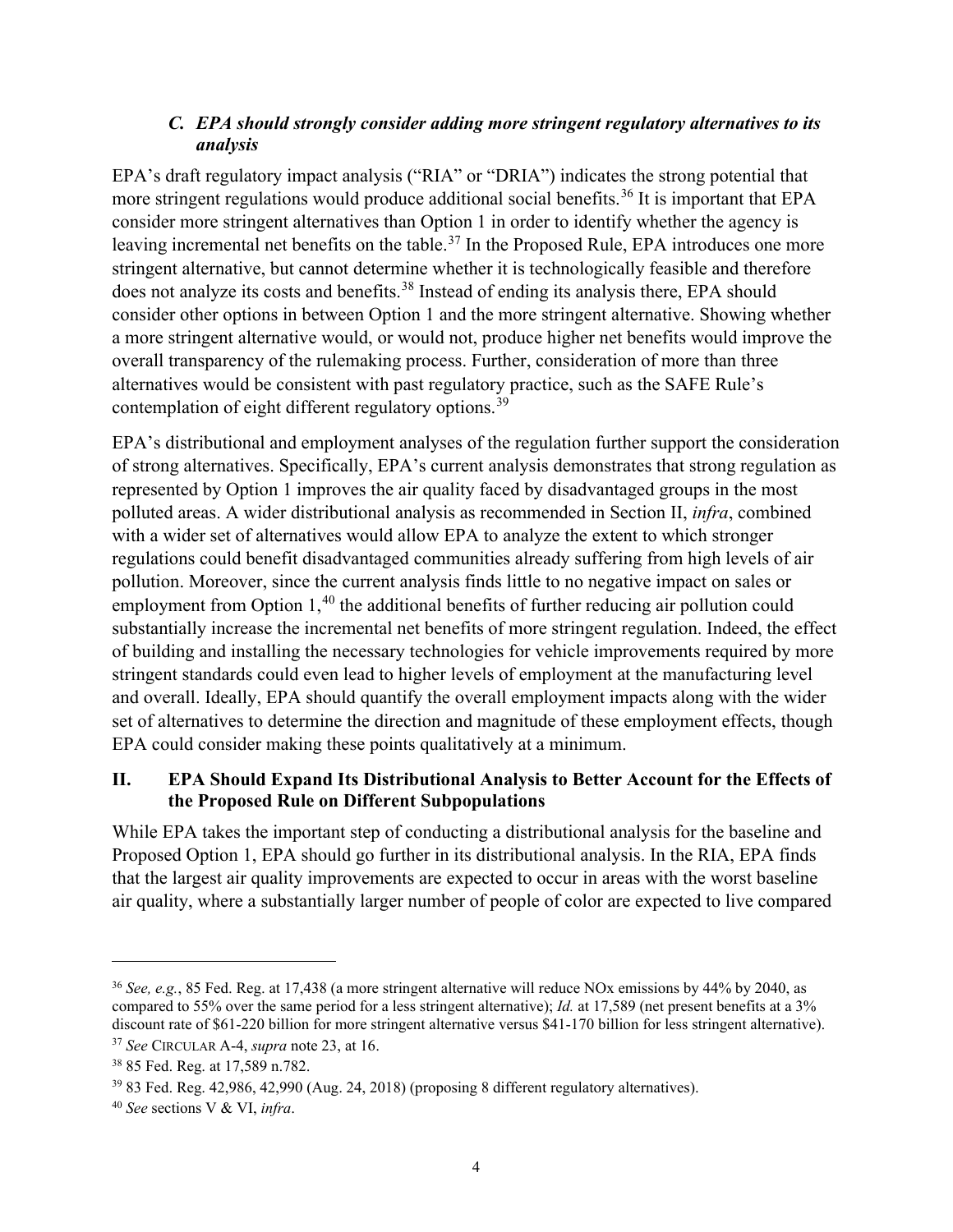<span id="page-7-1"></span>with non-Hispanic White populations.<sup>[41](#page-7-2)</sup> EPA analyzes these changes by sorting the baseline concentrations of ozone and PM2.5 and comparing the 12 kilometers by 12 kilometers grid cells in the highest 5 percent of the distribution of the baseline air quality concentrations with those in the remaining 95 percent.<sup>[42](#page-7-3)</sup> We applaud the demographic analysis conducted by the Agency, which aids in answering the important question of who would benefit from the proposed regulation. However, this analysis appears to fall short of informing EPA and the public of the full distributional analysis of air pollution reductions, in which EPA is called upon to provide under executive guidance.<sup>[43](#page-7-4)</sup>

## **There are several ways EPA can improve its distributional analysis:**

- <span id="page-7-7"></span>• *First*, EPA should use a more granular geographic scale. In the RIA, EPA uses a geographic unit of analysis that is too coarse to capture intra-city disparities.
- *Second*, EPA should consider revising its subpopulation analyses, which currently focuses on those exposed to the most severe air pollution (top 5 percent) and considers the demographic breakdown from that starting point.
- *Third*, EPA should re-estimate benefits for renters, who are more likely to be non-White and have lower income, in order to capture any possibility that these groups will be priced out of their neighborhoods if air quality improves.
- *Fourth*, EPA should improve its statistical analysis in order to support the conclusions it draws. The current analysis lacks statistical power to conclude significant reductions in air pollutants due to the proposed rule.

EPA should aim to address these issues in its analysis for the final rule or qualitatively discuss any elements for which it needs additional time and resources to develop the appropriate analytical techniques.

## *A. EPA should use a more granular geographic scale for its analysis*

<span id="page-7-0"></span>EPA should conduct its distributional analysis at a more granular geographic level to capture the heterogeneous air quality impacts within a given area. EPA's current unit of analysis, 12 kilometers x 12 kilometers cells across the contiguous  $U.S.,<sup>44</sup>$  is roughly equivalent to the size of a medium-sized city such as Pittsburgh, Pennsylvania.<sup>[45](#page-7-6)</sup> Thus, the current aggregation level of EPA's analysis misses all distributional impacts within the area of a medium-sized city, despite the potential for significant disparities at this scale.

EPA should improve the granularity to a finer scale, ideally 1 kilometer by 1 kilometer for dense urban areas. EPA can use existing tools, like InMAP, which allows for this level of finer spatial

<span id="page-7-2"></span><sup>41</sup> EPA, Control of Air Pollution from New Motor Vehicles: Heavy-Duty Engine and Vehicle Standards Draft Regulatory Impact Analysis [hereinafter "DRIA"] (March 2022) at 305–6,

https://nepis.epa.gov/Exe/ZyPDF.cgi?Dockey=P10144K0.pdf.

<span id="page-7-3"></span><sup>42</sup> *Id.* at 306.

<span id="page-7-4"></span><sup>43</sup> *See* CIRCULAR A-4, *supra* note [23;](#page-4-13) Exec. Order 12,866, *supra* note [21;](#page-4-14) Exec. Order 13,990, 86 Fed. Reg. 7037 (Jan. 25, 2021); Exec. Order No. 14,008, § 219, 86 Fed. Reg. 7619 (Feb. 1, 2021).

<span id="page-7-5"></span><sup>44</sup> DRIA, *supra* not[e 41,](#page-7-1) at 306.

<span id="page-7-6"></span><sup>45</sup> Pittsburgh is 151 square kilometers.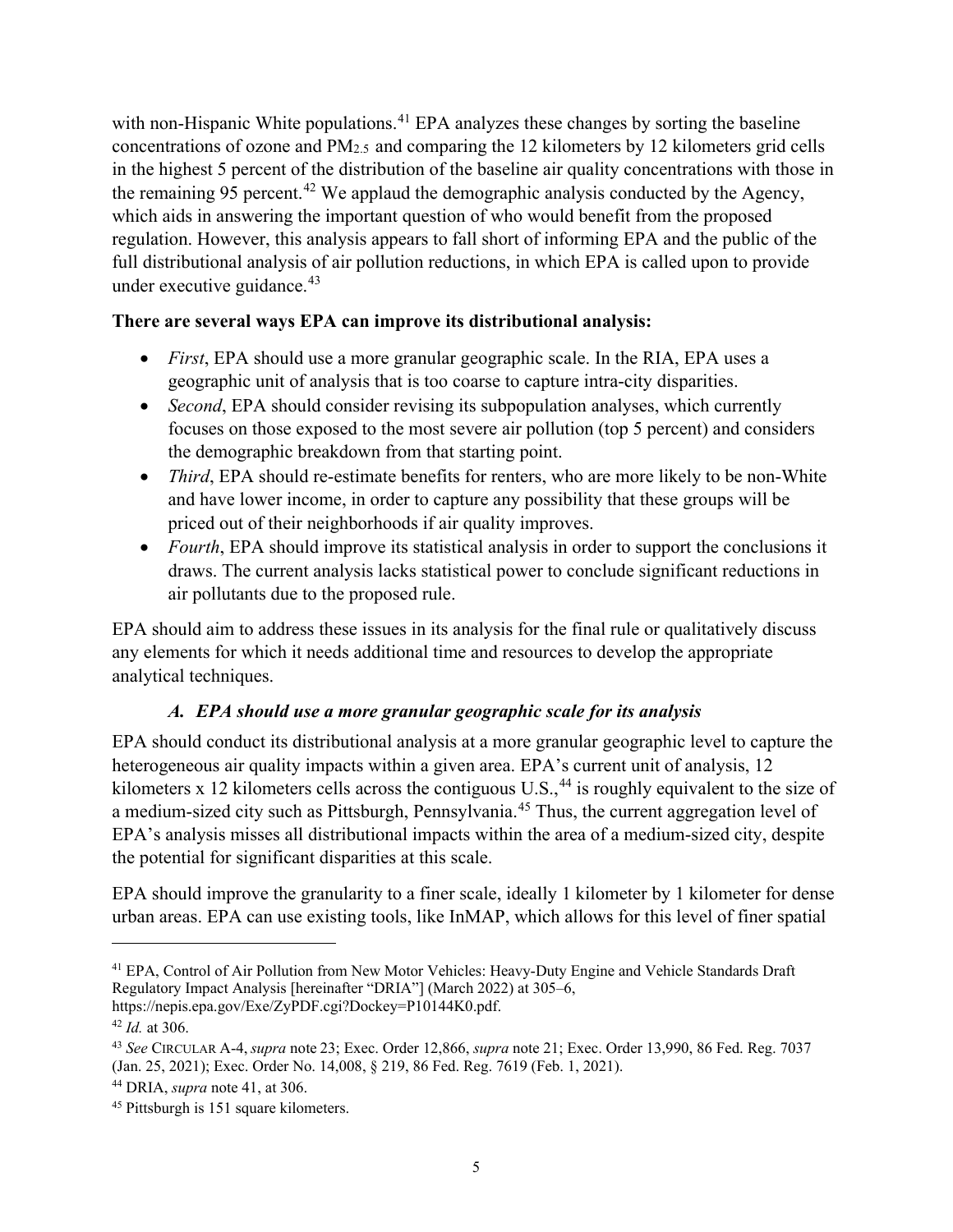resolution. At this scale, EPA could better determine the impact of its regulation on the populations of interests, particularly within large urban areas where the majority of the U.S. population live,  $46$  which can have significant variations in air quality.  $47$  For example, using InMAP's more granular scale, the Agency could analyze the distributional impacts within neighborhoods rather than at a city level.<sup>[48](#page-8-3)</sup> For more information on the importance of using a granular spatial scale in environmental justice and distributional analyses, see Policy Integrity's report, *Making Regulations Fair: How Cost-Benefit Analysis Can Promote Equity and Advance Environmental Justice*. [49](#page-8-4)

## <span id="page-8-6"></span>*B. EPA should consider reconfiguring its subpopulation analysis*

<span id="page-8-0"></span>By focusing its analysis only on those exposed to the most severe air pollution (top 5 percent), EPA effectively presupposes that reducing air pollution exposure to the top 5 percent results in a distributionally desirable outcome. However, EPA may find that looking at additional demographic subpopulations in addition to race-based groups and low-income groups could provide important information for its distributional analysis that the current approach excludes. EPA may also be missing effects on those employed by the trucking industry whose households are outside of the top 5 percent of affected areas but may still face significant impacts from truck pollution. If EPA cannot change its overall approach to the subpopulation analysis, it should at least explain why a critical level of 5 percent is relevant and at a minimum, qualitatively discuss how other groups may be affected by the proposal. As currently constructed, while EPA's analysis indicates that the proposed regulation would benefit people in the top  $5<sup>th</sup>$  percentile, it remains unclear whether it would benefit or hurt at-risk groups in the top  $10<sup>th</sup>$  or  $25<sup>th</sup>$  percentiles, which should also be the subject of the Agency's concern.

<span id="page-8-7"></span>EPA should consider analyzing the distributional effects of the proposed rule by racial/ethnic composition, income, age, baseline exposure to air pollution, and potential ability to adapt. Although executive guidance counsels EPA to consider the way the effects of the proposed rule accrue to specific types of demographic groups (e.g., "minorities" and "low income"),  $50$  EPA is not precluded from considering other subpopulations of interest. Not exploring the effects on these other possible subgroups leaves EPA with insufficient information to reach a conclusion

[https://policyintegrity.org/files/publications/2021-11-15\\_Guarini\\_-](https://policyintegrity.org/files/publications/2021-11-15_Guarini_-_Carbon_Trading_For_New_York_Citys_Building_Sector.pdf)<br>Carbon Trading For New York Citys Building Sector.pdf.

<span id="page-8-1"></span><sup>46</sup> Urban Areas Facts, U.S. Census Bureau, [https://www.census.gov/programs-surveys/geography/guidance/geo](https://www.census.gov/programs-surveys/geography/guidance/geo-areas/urban-rural/ua-facts.html)[areas/urban-rural/ua-facts.html](https://www.census.gov/programs-surveys/geography/guidance/geo-areas/urban-rural/ua-facts.html) (last access May 10, 2022).

<span id="page-8-2"></span><sup>47</sup> *See, e.g.,* Jonah Lipsitt, et al., *Spatial Analysis of COVID-19 and Traffic-Related Air Pollution in Los Angeles*, 153 ENV'T INT'L 106531 (2021) (applying high-resolution exposure model to neighborhoods of Los Angeles County to allow for more accurate pollution exposure); *see also*, Gerard Hoek et al., *A Review of Land-Use Regression Models to Assess Spatial Variation of Outdoor Air Pollution,* 42 Atmospheric Env't 7561–78 (2008) (a review of models and approaches for assessing intra-urban air pollution differences).<br><sup>48</sup> *See, e.g.*, DANIELLE SPIEGEL-FELD ET AL., GUARINI CTR. ON ENV'T, ENERGY, AND LAND USE L. ET AL., CARBON

<span id="page-8-3"></span>TRADING FOR NEW YORK CITY'S BUILDING SECTOR at 33 (June 2021),

<span id="page-8-4"></span><sup>&</sup>lt;sup>49</sup> JACK LIENKE ET AL., INST. FOR POL'Y INTEGRITY, MAKING REGULATIONS FAIR: HOW COST-BENEFIT ANALYSIS CAN PROMOTE EQUITY AND ADVANCE ENVIRONMENTAL RACISM at 6–10 (Aug. 2021), https://policyintegrity.org/publications/detail/making-regulations-fair.

<span id="page-8-5"></span><sup>&</sup>lt;sup>50</sup> See Exec. Order 12,898, 59 Fed. Reg. 7,629 (Feb. 16, 1994).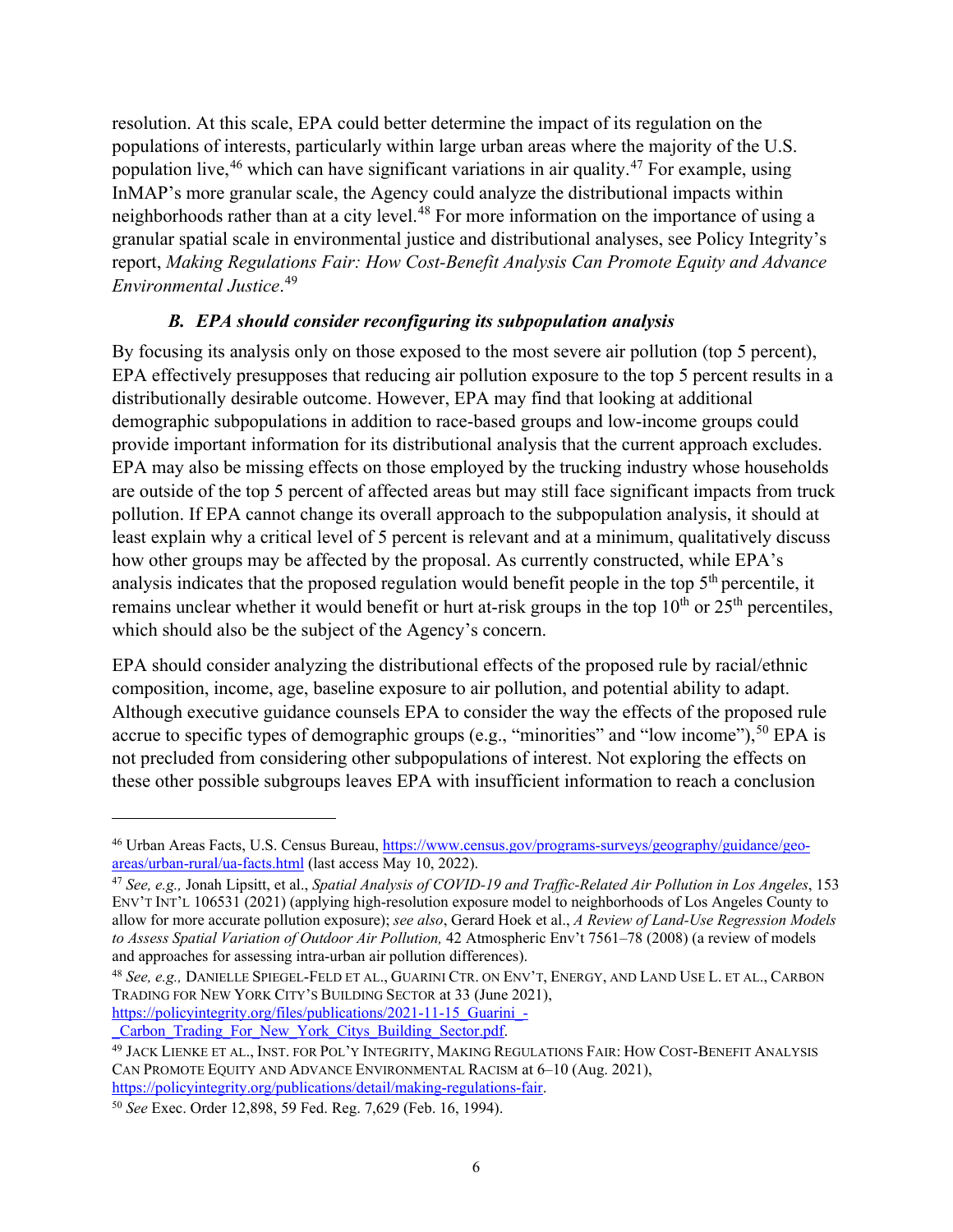about the distributional effects of the rule. For example, EPA places little emphasis on incomebased groups,<sup>51</sup> which could mask the effects of adaptation to air pollution. Higher-income groups are capable of taking more defensive actions on both the extensive and intensive margins to protect themselves from air pollution, including buying air purifiers, cleaners, or filters and running them more frequently, as well as taking other actions such as wearing face masks and staying indoors.<sup>[52](#page-9-1)</sup> Lower-income households have fewer resources to direct toward adaptation efforts, leaving them more vulnerable to air pollution.<sup>53</sup> And omitting age-based subpopulations also obscures important disparities by age. Specifically, children and the elderly are more vulnerable to air pollution for biological reasons.<sup>[54](#page-9-3)</sup> Therefore, it is critical that EPA calculates the distributional effects for a variety of at-risk groups, in addition to minority populations.<sup>[55](#page-9-4)</sup>

In addition, EPA focuses its distributional analysis on households directly exposed to air pollution while possibly overlooking the effects on individuals working in trucking-related sectors who would also be impacted by the regulation. Truckers may be exposed to much higher levels of harmful pollutants than the rest of the population, including those residing in areas with poor air quality.[56](#page-9-5) For the purpose of presenting a complete accounting of costs and benefits, EPA should discuss the distributional effects in trucking-related sectors. For example, minority workers, older workers, and/or low-income workers in the trucking sector may gain more from

<span id="page-9-0"></span><sup>51</sup> *See, e.g.*, DRIA, *supra* note [41,](#page-7-1) at 307 (describing the analysis as including a breakdown of population based on the poverty line).

<span id="page-9-1"></span><sup>52</sup> *See, e.g.,* Austin M. Williams, *Understanding the Micro-Determinants of Defensive Behaviors Against Pollution*,

<span id="page-9-2"></span><sup>&</sup>lt;sup>53</sup> Gary Adamkiewicz et al., *Moving Environmental Justice Indoors: Understanding Structural Influences on Residual Exposure Patterns in Low-Income Communities*, 101 Am. J. Pub. Health S238–45 (2011); Terry Brown et al., *Relationships Between Socioeconomic and Lifestyle Factors and Indoor Air Quality in French Dwellings*, 140 Envt'l Rsch. 385–96 (2015); Anna Rosofsky et al., *Temporal Trends in Air Pollution Exposure Inequality in Massachusetts*, 161 Env't Rsch. 76–86 (2018); Prateek M. Shrestha et al., *Impact of Outdoor Air Pollution on Indoor Air Quality in Low-Income Homes During Wildfire Seasons*, 16 INT'L J. ENV'T RSCH. & PUB. HEALTH 3535 (2019).

<span id="page-9-3"></span><sup>54</sup> Early-life exposure to air pollution adversely affects lung development and mental health in children. *See* W. James Gauderman et al., *The Effect of Air Pollution on Lung Development from 10 to 18 Years of Age*, 351 N.E. J. Med. 1057–67 (2004); *see also* Kimberly Yolton et al., *Lifetime Exposure to Traffic-Related Air Pollution and Symptoms of Depression and Anxiety at Age 12 Years*, 173 ENV'T RSCH. 199–206 (2019). Short-term variations in air pollutants are positively correlated with respiratory health in the elderly. *See* Anil Namdeo et al., *Estimation of Age-Related Vulnerability to Air Pollution: Assessment of Respiratory Health at Local Scale*, 37 ENV'T INT'L 829– 37 (2011).

<span id="page-9-4"></span><sup>&</sup>lt;sup>55</sup> Engineering and environmental studies both show associations between air pollution concentrations and race and ethnicity. *See, e.g.,* Simone C. Gray et al., *Race, Socioeconomic Status, and Air Pollution Exposure in North Carolina*, 126 ENV'T RSCH. 152–58 (2013); *see also* Maninder PS Thind et al., *Fine Particulate Air Pollution from Electricity Generation in the US: Health Impacts by Race, Income and Geography*, 53 ENV'T SCI. & TECH. 14010– 19 (2019).

<span id="page-9-5"></span><sup>56</sup> *See, e.g.*, Lee et al., *Exposure of Trucking Company Workers to Particulate Matter During the Winter*, 61 CHEMOSPHERE 1677 (2005); DIANE BAILEY ET AL., NAT. RES. DEF. COUNCIL & COAL. FOR CLEAN & SAFE PORTS, TRUCK DRIVERS FACE ELEVATED HEALTH RISKS FROM DIESEL POLLUTION (2007), [https://www.nrdc.org/sites/default/files/driving.pdf.](https://www.nrdc.org/sites/default/files/driving.pdf)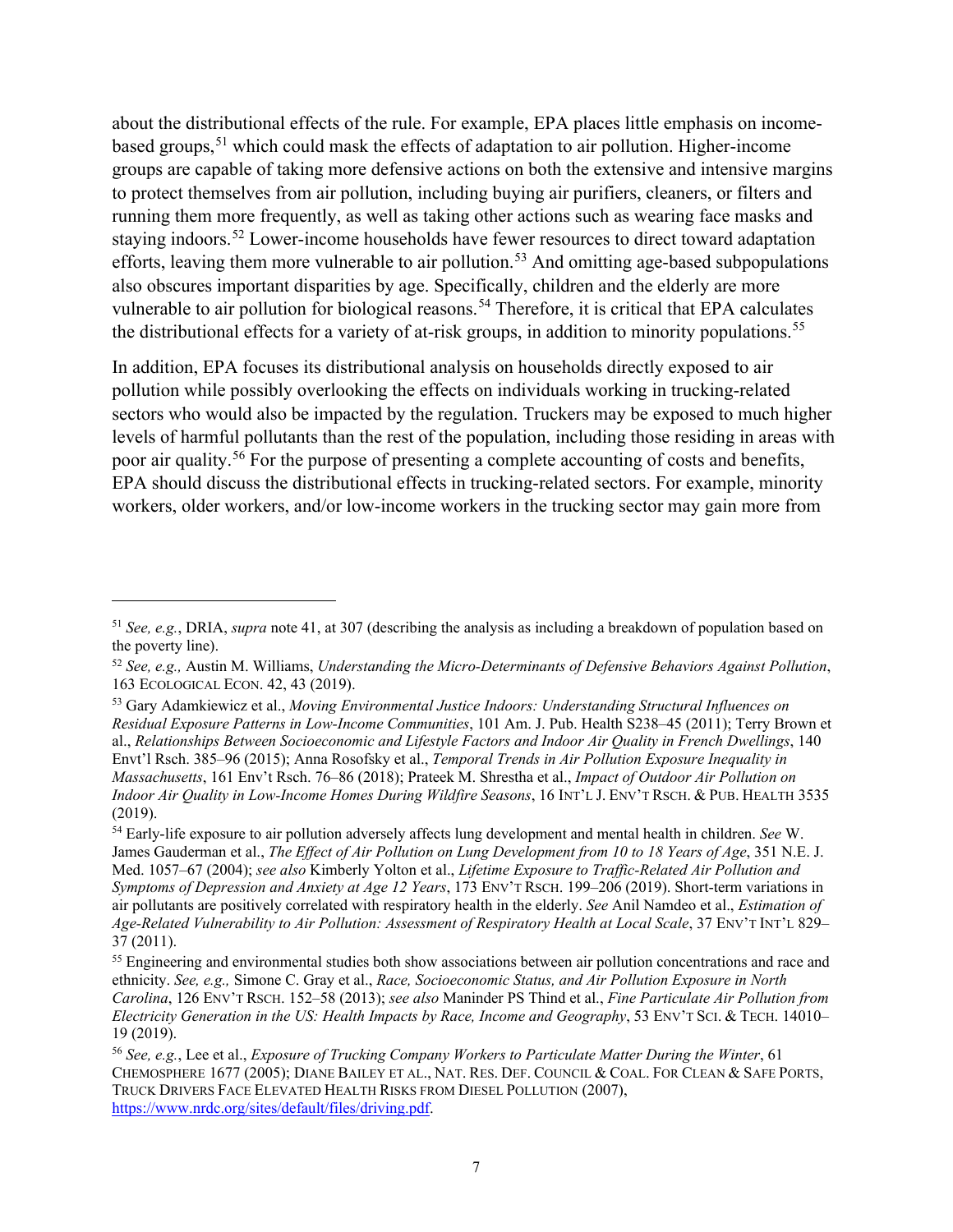the regulation due to high occupational exposure to air pollution,  $57$  but meanwhile may lose more due to decreased labor demand after the regulation. Analyzing the air quality effects on workers in the transportation sector would enable EPA to examine whether the worst-off face greater costs than those who are better off or vice versa of the policy.<sup>[58](#page-10-2)</sup> Understanding the effects on workers would reveal the balance between the benefits and the costs of the policy borne by historically marginalized and overburdened groups, and could even inform other regulatory policies to offset the potential distributional imbalance.

Rather than focusing on the subpopulations already exposed to the highest levels of ozone and PM2.5 pollution, EPA should examine the air quality concentrations at each decile or quantile of exposure for the total population, as well as for each relevant demographic group, both before (baseline) and after the Proposed Rule (including the preferred option and all alternatives).<sup>[59](#page-10-3)</sup> A distributional analysis that looks beyond the top 5 percent versus the bottom 95 percent breakdown of pollution exposure would allow the Agency to avoid arbitrary cutoffs. Doing so would also help EPA and the public understand whether low-income or minority groups across the full population have borne the environmental costs of heavy-duty truck emissions disproportionally. The analysis would further help EPA to uncover whether the Proposed Rule would result in a redistribution of welfare toward these disadvantaged groups. If EPA chooses to keep the current 5<sup>th</sup> and 95<sup>th</sup> percentile buckets, the agency must justify its choice to break down air quality effects in this way.

#### *C. EPA should re-examine the potential effects on renters who may be priced out of their neighborhoods due to improved air quality*

<span id="page-10-0"></span>While EPA does not explicitly consider housing impacts, the agency should reassess potentially overestimated health effects on renters who might be priced out of neighborhoods in the medium- to long-run due to increased rents associated with improved air quality. The current analysis focuses on initial incidence, which represents a short-run analysis where housing prices and individuals are held constant. However, the general equilibrium impacts of an air quality change will result in property price increases in areas with air quality improvements relative to other areas.[60](#page-10-4) If the populations of interest do not own property and instead rent, then the resulting property price increases will diminish the benefits that these disadvantaged populations

<span id="page-10-1"></span><sup>57</sup> Occupational drivers are exposed to a higher level of traffic-related air pollution. *See, e.g.,* Natalia Brucker et al., *Biomarkers of Occupational Exposure to Air Pollution, Inflammation and Oxidative Damage in Taxi Drivers*, 463 SCI. TOTAL ENV'T 884–93 (2013); *see also* Shanon Lim et al., *Characterising Professional Drivers' Exposure to Traffic-Related Air Pollution: Evidence for Reduction Strategies from In-Vehicle Personal Exposure Monitoring*, 153 ENV'T INT'L 106532 (2021).

<span id="page-10-2"></span><sup>58</sup> *See, e.g.,* H.D. Robison, *Who Pays for Industrial Pollution Abatement?*, 67 REV. ECON. & STATISTICS 702–06 (1985) (showing that the lowest income class paid 0.218 percent of income indirectly for industrial pollution

<span id="page-10-3"></span> $59$  Given the EPA's interest in the top fifth percentile, it will likely be interested in the decile calculation.

<span id="page-10-4"></span><sup>60</sup> *See, e, g.*, K. Y. Chay & M. Greenstone, *Does Air Quality Matter? Evidence from the Housing Market*, 113 J. POL. ECON. 376–424 (2005) (finding that housing values increased by 0.2-0.4 percent given a 1  $\mu$ g/m<sup>3</sup> reduction in total suspended particulates).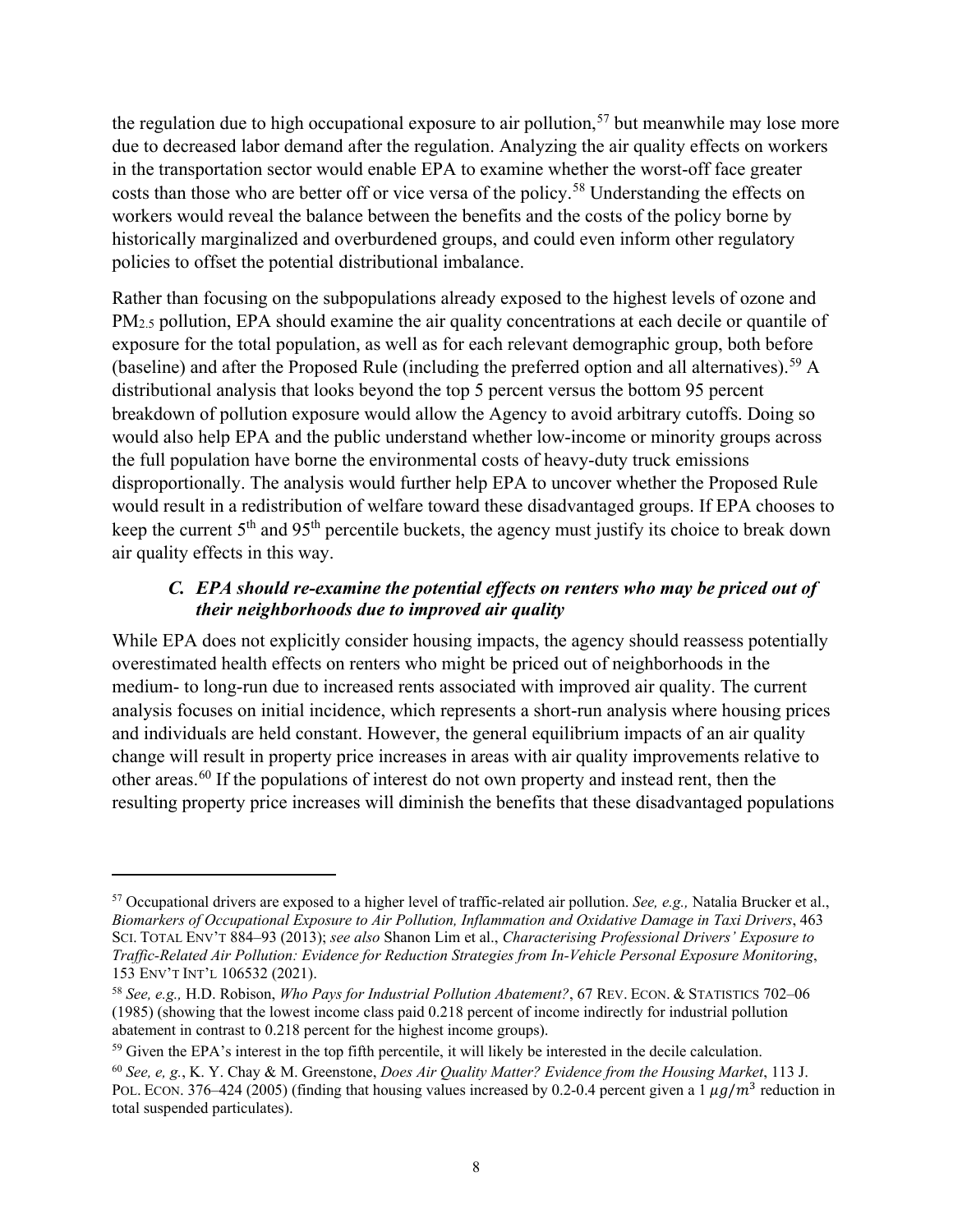receive from the policy as their rental rates will likely increase.<sup>[61](#page-11-2)</sup> Some individuals who cannot afford the increased rents may be pushed out of the neighborhood, as households spatially resort due to the policy.<sup>[62](#page-11-3)</sup> This could lead renters to move into areas with air quality that will not be improved by the proposed rule. Property owners, though they too might be priced out of a given neighborhood, could still reap the benefits of improved air quality by way of increased property value in a way renters would not.<sup>[63](#page-11-4)</sup> EPA should take the potential adverse effects on renters into account.

#### *D. EPA should provide stronger statistical evidence to conclude that the proposed rule will significantly improve the air quality of minority groups*

<span id="page-11-0"></span>Finally, EPA calculates changes in ozone and PM2.5 concentrations resulting from proposed Option 1 for each racial group,  $64$  but fails to conduct statistical tests that show whether the reductions in air pollutants are statistically significant from zero. In other words, based solely on the information in the RIA and technical support document, it is not possible to tell whether proposed Option 1 would statistically significantly provide greater reductions in air pollution for the top 5 percent most polluted areas versus the bottom 95 percent. In tables 6-7 through 6-10 of the RIA, it is not clear whether the range of numbers reported in the parenthesis below the pollutants concentrations in each cell represent standard deviations.<sup>[65](#page-11-6)</sup> Whether the issue is a lack of clear labeling or failure to complete the needed statistical analysis, the current information in the RIA lacks sufficient data on statistical power, which is critical to EPA concluding that proposed Option 1 would lead to significant improvements in the air quality at all. This information is also necessary for EPA's analysis of which groups would benefit most from the Proposed Rule.

## <span id="page-11-1"></span>**III. EPA Should Conduct a Distributional Analysis for All Alternatives and Treat Distributional Effects as an Unquantified Benefit or Cost Consistent with Executive Guidance**

EPA should analyze the distributional consequences of all regulatory alternatives in its efforts to maximize net benefits, including to overburdened communities.<sup>[66](#page-11-7)</sup> Even though EPA has taken the important step of conducting some distributional analysis of both baseline conditions and projected implementation of Option 1, it still overlooks important information. Absent

<span id="page-11-2"></span> $<sup>61</sup>$  Empirical studies show that the elasticity of rents with respect to air quality is smaller than that for owner-</sup> occupied housing values. *See, e.g.*, C. A. Grainger, *The Distributional Effects of Pollution Regulations: Do Renters Fully Pay for Cleaner Air?*, 96 J. PUBLIC ECON., 840–852 (2012); *see also* C. Hitaj et al., *The Value of Ozone Air Quality Improvements to Renters: Evidence from Apartment Building Transactions in Los Angeles County*, 146 ECOLOGICAL ECON. 706–21 (2018).<br><sup>62</sup> *See* D. Fullerton, *Distributional Effects of Environmental and Energy Policy: An Introduction* (Nat'l Bureau of

<span id="page-11-3"></span>Econ. Rsch, Working Paper No. 14241, 2008).<br><sup>63</sup> *See* N.V. Kuminoff, *The New Economics of Equilibrium Sorting and Policy Evaluation Using Housing Markets*,

<span id="page-11-4"></span><sup>51</sup> J. ECON. LITERATURE, 1007–62 (2013).

<span id="page-11-5"></span><sup>64</sup> DRIA, *supra* not[e 41,](#page-7-1) at 308–11

<span id="page-11-6"></span><sup>65</sup> *Id*.

<span id="page-11-7"></span><sup>66</sup> *See,* e.g., Erin T. Mansur & Glenn Sheriff, (2021). *On the Measurement of Environmental Inequality: Ranking Emissions Distributions Generated by Different Policy Instruments*, 8 J. Ass'N ENV'T & RES. ECON. 721–58 (2021) (comparing the equity of distributions of environmental outcomes of different policy alternatives).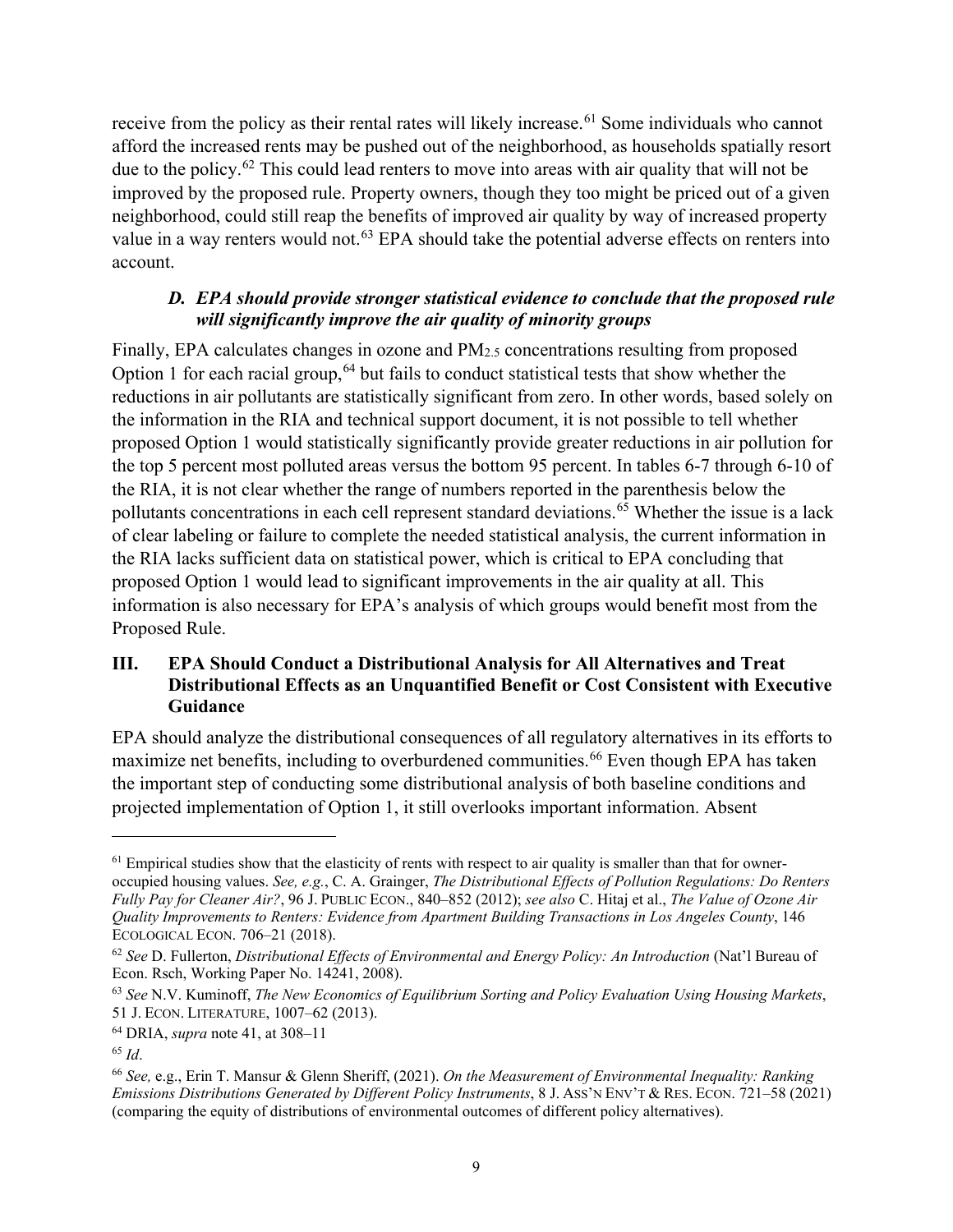distributional analysis for each alternative considered, it is impossible for EPA to determine when the better distributional consequences of one alternative are sufficient to overcome another alternative's higher net benefits. Without a clear understanding of how the costs and benefits of different regulatory alternatives are distributed among different groups,  $67$  agencies cannot reliably ensure that their programs do not "perpetuate systemic barriers to opportunities and benefits for people of color and other underserved groups," as identified as a priority of the Biden administration in Executive Order 13,985.[68](#page-12-1) 

In the Proposed Rule, EPA improves upon past distributional analyses for other air quality regulations by looking at both the baseline *and* the expected impacts of the Proposed Rule. In the past, EPA has often looked at only the baseline distribution of risks to determine whether a rule would have distributionally desirable outcomes, concluding that if a proposal was expected to reduce pollution, it would necessarily improve air quality for groups of concern.<sup>[69](#page-12-2)</sup> In this proposal, EPA takes the additional step of modeling the air quality benefits of Proposed Option 1 in different areas and connecting those benefits to the demographic breakdown of those areas.<sup>[70](#page-12-3)</sup> However, EPA conducts this analysis only for the baseline and Option 1, which obscures potentially important information by not evaluating the distributional impacts of co-proposed Option 2 or the more stringent alternative under consideration. EPA should conduct the same distributional analysis for all alternatives considered and compare the incremental benefits.

Despite initial guidance on conducting such analysis being decades old, and despite newer guidance on environmental justice and distributional analysis, agencies rarely, if ever, conduct a distributional analysis for each alternative being considered.<sup>[71](#page-12-4)</sup> An assessment of major Obamaera EPA rules found that EPA provided no analysis of whether existing disparities that would remain even with the regulation were significant and harmful, whether a more stringent standard could reduce those disparities, and whether such an alternative could be a more desirable outcome.[72](#page-12-5) Moreover, the failure to meaningfully examine the distributional impacts of alternatives goes against Circular A-4, which identifies "an examination of alternative approaches" as a key element of "a good regulatory analysis."<sup>[73](#page-12-6)</sup>

Circular A-4 provides that "[w]here distributive effects are thought to be important, the effects of various regulatory alternatives should be described quantitatively to the extent possible, including the magnitude, likelihood, and severity of impacts on particular groups."[74](#page-12-7) Without consideration of alternatives, it would be impossible to identify an outcome with the greatest net

<span id="page-12-0"></span><sup>67</sup> See LIENKE ET AL., *supra* note [49,](#page-8-6) for more details on disaggregating costs and benefits by group. 68 *See* LIENKE ET AL., *supra* note [49,](#page-8-6) at i; Revesz & Yi, *supra* note [22,](#page-4-15) at 64.

<span id="page-12-1"></span>

<span id="page-12-2"></span><sup>69</sup> *See* Revesz & Yi, *supra* note [22,](#page-4-15) at 64–65; *see also, e.g.*, EPA, *Preliminary Regulatory Impact Analysis for the Proposed Standards of Performance for New, Reconstructed, and Modified Sources and Emissions Guidelines for Existing Sources: Oil and Natural Gas Sector Climate Review*, at 4-43 (2021), https://perma.cc/STW8-NN9K. 70 DRIA, *supra* not[e 41,](#page-7-1) at 308–11.

<span id="page-12-4"></span><span id="page-12-3"></span><sup>71</sup> Revesz & Yi, *supra* note [22,](#page-4-15) at 61–68.

<span id="page-12-5"></span><sup>72</sup> *Id*. at 63.

<span id="page-12-6"></span><sup>73</sup> *Id*. at 61 (quoting Circular A-4); *See also id.* at 68 ("The important missing element in the analysis is the consideration of alternatives."); *id*. at 90–92.

<span id="page-12-7"></span><sup>74</sup> CIRCULAR A-4, *supra* note [23,](#page-4-13) at 14.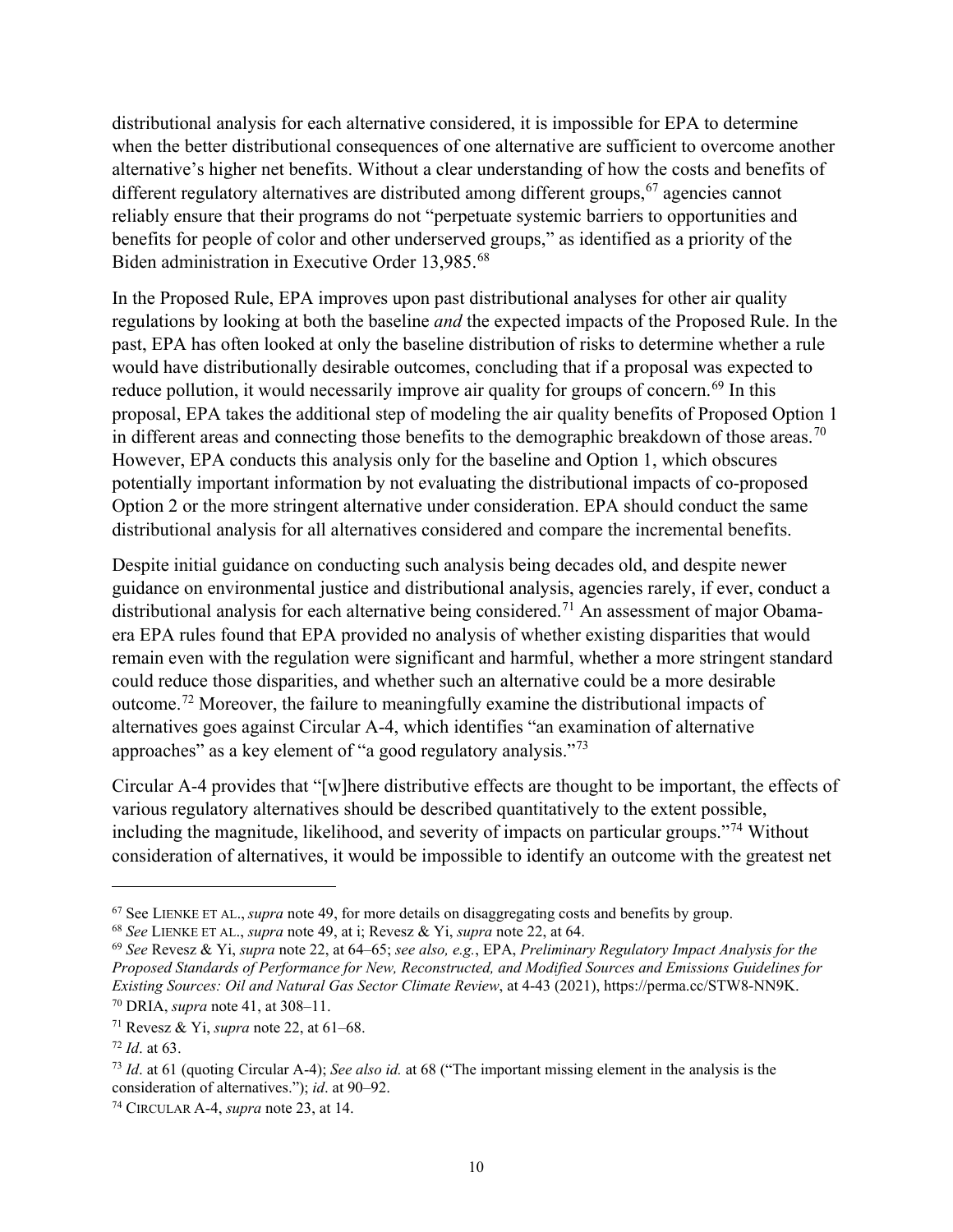benefits under a traditional cost-benefit analysis. For example, without the consideration of alternatives, the agency may consider an Alternative A that is net beneficial and simply stop there without considering whether a more stringent Alternative B or less stringent Alternative C would deliver greater net benefits.

This comparison of alternatives is no less essential for distributional analysis. In order to document how a superior distribution of benefits may be preferable to another alternative with greater net benefits, an agency must compare incremental distributional benefits between alternatives. Circular A-4 does not demand consideration of an infinite number of alternatives, but it is customary to consider at least one alternative that is more stringent than the selected alternative and one that is less stringent,<sup>[75](#page-13-0)</sup> as discussed above. Nothing in Circular A-4 suggests that this practice does not extend to the consideration of distributional effects.

Both in the comparison of alternatives and within the justification for the selection of an alternative over others, EPA should treat distributional outcomes as it would an unquantified or nonmonetized effect. Executive Order 12,866 instructs agencies to incorporate equity consideration into their cost-benefit analyses and regulatory decisions,  $\frac{7}{6}$  specifically recognizing that "distributional impacts" and equity" are relevant to assessing net benefits.<sup>[77](#page-13-2)</sup> Circular A-4 instructs agencies to "provide a separate description of distributional effects (i.e., how both benefits and costs are distributed among sub-populations of particular concern) so that decision makers can properly consider them along with the effects on economic efficiency," and to describe distributional effects "quantitatively to the extent possible."[78](#page-13-3) In 2011, President Obama issued Executive Order 13,563, which reaffirmed Executive Order 12,866 and stated that agencies conducting cost-benefit analysis "may consider (and discuss qualitatively) values that are difficult or impossible to quantify, including equity, human dignity, fairness, and distributional impacts."[79](#page-13-4) Separate from these directives on cost-benefit analysis, EPA and other agencies have been further instructed to consider environmental justice considerations in their decisionmaking.<sup>[80](#page-13-5)</sup> As already noted, President Biden has further reaffirmed commitments to

<span id="page-13-0"></span><sup>75</sup> *See, e.g.*, Michael A. Livermore & Richard L. Revesz, *Rethinking Health-Based Environmental Standards*, 89

<span id="page-13-1"></span><sup>&</sup>lt;sup>76</sup> Exec. Order No. 12,866, *supra* note [21,](#page-4-14) § 1(a) ("Further, in choosing among alternative regulatory approaches, agencies should select those approaches that maximize net benefits (including potential economic, environmental, public health and safety, and other advantages; distributive impacts; and equity), unless a statute requires another regulatory approach.").

<span id="page-13-3"></span><span id="page-13-2"></span><sup>77</sup> *Id.* § 1(b)(5). 78 CIRCULAR A-4, *supra* note [23,](#page-4-13) at 14.

<span id="page-13-4"></span><sup>79</sup> Exec. Order No. 13,563, *supra* not[e 43,](#page-7-7) § 1(c).

<span id="page-13-5"></span><sup>80</sup> Exec. Order No. 12,898, *supra* not[e 50,](#page-8-7) § 1-101 ("To the greatest extent practicable and permitted by law, . . . each Federal agency shall make achieving environmental justice part of its mission by identifying and addressing, as appropriate, disproportionately high and adverse human health or environmental effects of its programs, policies, and activities on minority populations and low-income populations . . . .").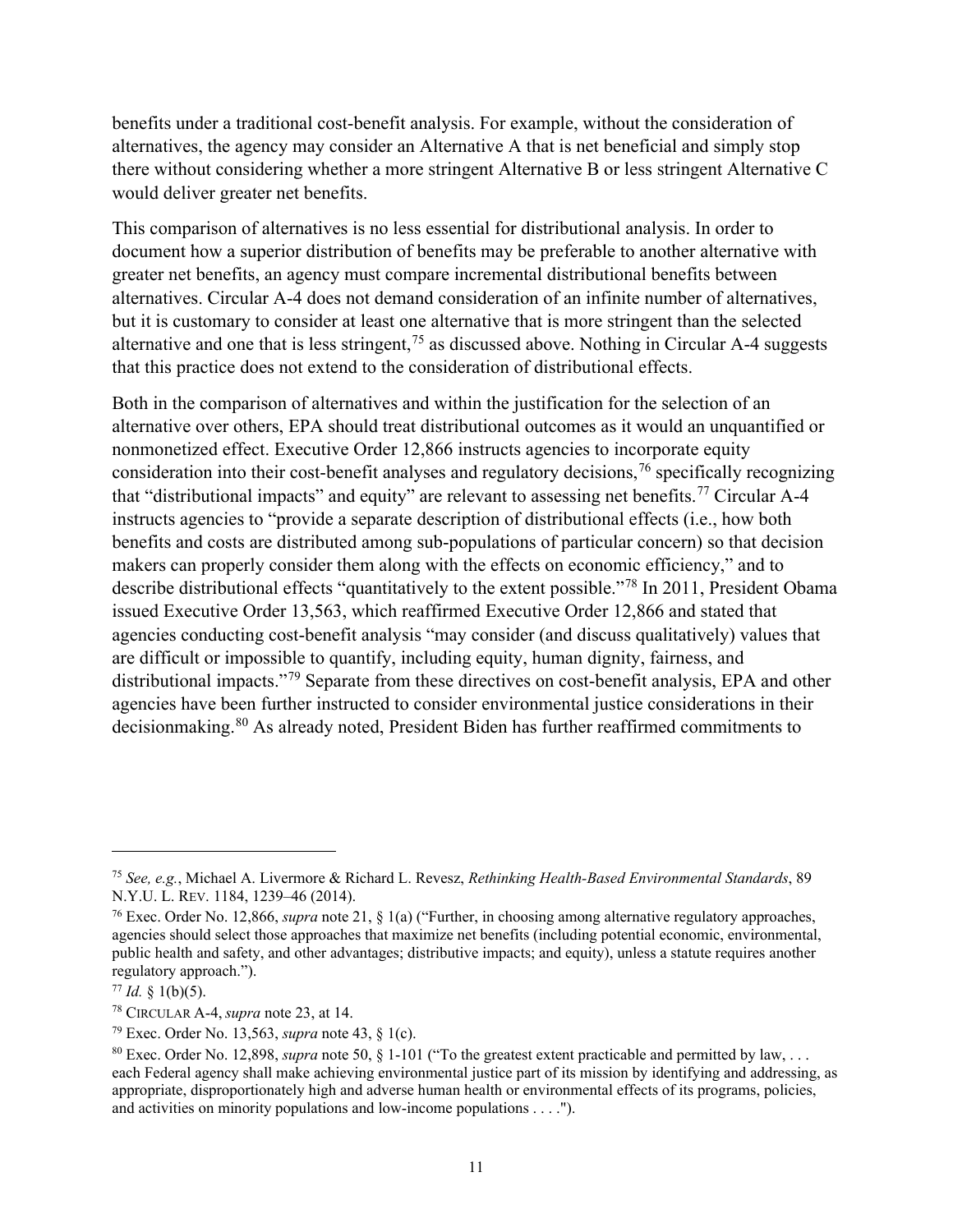prioritize environmental justice and the development of procedures to improve consideration of the distributional impacts of regulations. $81$ 

**Consistent with these directives, EPA should treat any desirable (or undesirable) distributional effects as an unquantified benefit (or cost) that it compares alongside other costs and benefits.**[82](#page-14-3) EPA can draw upon its extensive expertise and experience in analyzing other direct unquantified benefits to inform its consideration of distributional effects.

As a concrete example of how a qualitative discussion of distributional benefits could be incorporated into EPA's cost-benefit analysis, consider policy A and alternative B which generate five billion dollars and five billion plus one dollars, respectively. In policy A, the five billion dollars are distributed equally across all individuals in society. In alternative B, the five billion plus one dollars are distributed to one already-rich individual. The costs to implement each policy are equal. From a pure efficiency perspective, alternative B maximizes net benefits. However, policy A results in a wider distribution of benefits, and a qualitative discussion emphasizing these distributional benefits could justify EPA's decision to proceed with policy A over alternative B. [83](#page-14-4) 

## <span id="page-14-0"></span>**IV. EPA Should Clarify Some of Its Economic Assumptions to Better Support Its Cost-Benefit Analysis**

For a few key components in its cost-benefit analysis, EPA has not provided a sufficient explanation of its methodology. The following recommendations are intended to ensure EPA's analysis is clear, defensible, and accurately presents the costs and benefits of the Proposed Rule.

## <span id="page-14-9"></span>*A. EPA should explain how it adjusts the value of a statistical life over time*

<span id="page-14-1"></span>In the Proposed Rule, EPA has adjusted the value of statistical life ("VSL") over time for an increase in GDP per capita<sup>[84](#page-14-5)</sup> consistent with its own most recent guidelines.<sup>[85](#page-14-6)</sup> We applaud the agency for taking this theoretically and empirically correct choice. [86](#page-14-7) **However, to strengthen the Final Rule, EPA should further clarify its reasoning and process in adjusting VSL over time.**

Currently, the RIA states that it discusses how "evidence and theory suggest that one's willingness-to-pay (WTP) for health and environmental improvements should increase as real income increases" in the accompanying Technical Support Document ("TSD").<sup>87</sup> However,

<span id="page-14-2"></span><sup>81</sup> *See* Exec. Order No. 13,990, *supra* note [43,](#page-7-7) § 1; Exec. Order No. 14,008, *supra* note [43,](#page-7-7) § 219; Modernizing Regulatory Review: Memorandum for the Heads of Executive Departments and Agencies § 2(b)(ii), 86 Fed. Reg. at 7223.

<span id="page-14-3"></span><sup>82</sup> Revesz & Yi, *supra* not[e 22,](#page-4-15) at 96–97 (discussing why this approach should be preferred).

<span id="page-14-4"></span><sup>83</sup> *See* Revesz & Yi, *supra* note [22,](#page-4-15) at 96-97.

<span id="page-14-5"></span><sup>84</sup> DRIA, *supra* not[e 41,](#page-7-1) at 379.

<span id="page-14-7"></span><span id="page-14-6"></span><sup>&</sup>lt;sup>85</sup> EPA Guidelines, *supra* not[e 35,](#page-5-12) at App'x B.<br><sup>86</sup> *See* W. K. Viscusi & C. J. Masterman, *Income Elasticities and Global Values of a Statistical Life*, 8 J. BENEFIT-COST ANALYSIS 226–50 (2017); C. J. Masterman & W. K. Viscusi, *The Income Elasticity of Global Values of a Statistical Life: Stated Preference Evidence*, 9 J. BENEFIT-COST ANALYSIS 407–34 (2018).

<span id="page-14-8"></span><sup>87</sup> DRIA, *supra* not[e 41,](#page-7-1) at 379 (referencing Sections 5.4 and 6.4.3 of the TSD)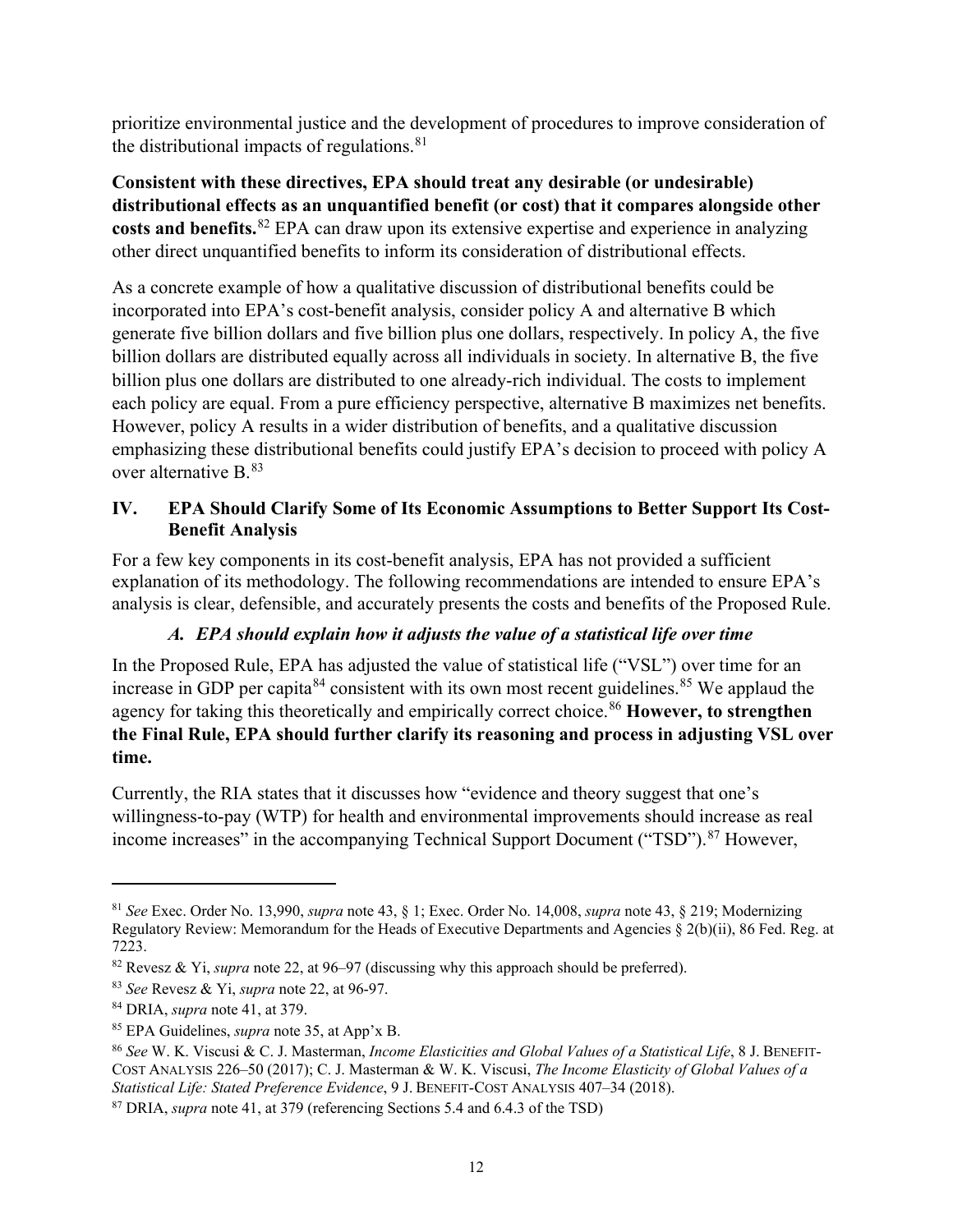Policy Integrity was unable to identify this discussion in the TSD. Critically, as the quantity of life is limited (i.e., individuals have only one life) in comparison to most consumption goods, the relative value of a statistical life increases over time as GDP rises over time. In other words, as consumption goods become less scarce relative to non-market goods such as the environment and health goods and services, the relative price of these non-market goods and services rises in contrast to the more abundant market goods.<sup>[88](#page-15-0)</sup>

**EPA should also discuss more clearly its calculation of the VSL in the RIA.** EPA lays out the source for income (i.e., GDP per capita) growth calculations and extends "income growth adjustment factors out to 2045" as growth is expected to increase into the future leading to a rise in the VSL.<sup>[89](#page-15-1)</sup> However, EPA does not introduce the magnitude of the income elasticity and its corresponding source. Presumably, it uses the central value of 0.4 given in Appendix B of *EPA's Guidelines for Preparing Economic Analyses*. [90](#page-15-2) However, recent research finds a higher value for the United States between 0.5 to 0.7 with a best estimate of  $0.55$ .<sup>91</sup> Accordingly, EPA should clarify why it selected its current value of 0.4, particularly given that it has previously used a value of  $0.55.^{92}$  $0.55.^{92}$  $0.55.^{92}$  EPA should conduct a literature review to determine the most appropriate value. It should also explain its reasoning for not including sensitivity analysis with respect to this parameter given that EPA's guidelines specify a wide range between  $0.08$  to  $1.0^{93}$  $1.0^{93}$  $1.0^{93}$  This empirical question is important because a higher income elasticity will increase the benefits of reducing air pollution. [94](#page-15-6)

<span id="page-15-8"></span>EPA should also consider addressing the impact of the rising relative value of statistical life on household decisions. Specifically, a rise in the real value of a statistical life should lead the household to take more protective action for air quality. In other words, as households become richer and place more value on reducing risk, we should see more defensive behavior on the extensive and intensive margins. For example, households should buy more air purifiers, cleaners, or filters and run them more frequently, as well as take other actions such as wearing face masks and staying indoors until their marginal benefit equals their marginal cost.<sup>[95](#page-15-7)</sup> Ideally, the agency would quantitively calculate the impact of rising income on the baseline and alternative scenarios, as well as the cost of this defensive behavior. As the cost differences

<span id="page-15-0"></span><sup>88</sup> M. Hoel & T. Sterner, *Discounting and Relative Prices*, 84 CLIMATIC CHANGE 265–80 (2007); T. Sterner & U. M. Persson, *An Even Sterner Review: Introducing Relative Prices into the Discounting Debate*, 2 REV. ENV'T ECON. & POL'Y 61 (2008).<br><sup>89</sup> DRIA, *supra* not[e 41,](#page-7-1) at 379.<br><sup>90</sup> EPA Guidelines, *supra* note [35,](#page-5-12) at B-4.

<span id="page-15-1"></span>

<span id="page-15-4"></span><span id="page-15-3"></span><span id="page-15-2"></span><sup>91</sup> Viscusi & Masterman (2017), *supra* note [86;](#page-14-9) Masterman & Viscusi (2018), *supra* note [86.](#page-14-9) 92 85 Fed. Reg. 24,174, 24,827 (April 30, 2020).

<span id="page-15-5"></span><sup>93</sup> EPA Guidelines, *supra* note [35,](#page-5-12) at B-4.

<span id="page-15-6"></span><sup>94</sup> EPA correctly adjusted VSL for rising GDP per capita, but *not* individuals or sub-populations within the United States. This is consistent with Appendix B of EPA's Guidelines for Preparing Economic Analyses, *supra* not[e 35.](#page-5-12) It is also consistent with the United States's use of a uniform VSL applied to all individuals equally within the United States.

<span id="page-15-7"></span><sup>95</sup> Ruth Dittrich & Stuart McCallum, *How to Measure the Economic Health Cost of Wildfires—A Systematic Review of the Literature for Northern America*, 29 INT'L J. WILDLAND FIRE 961–73 (2020).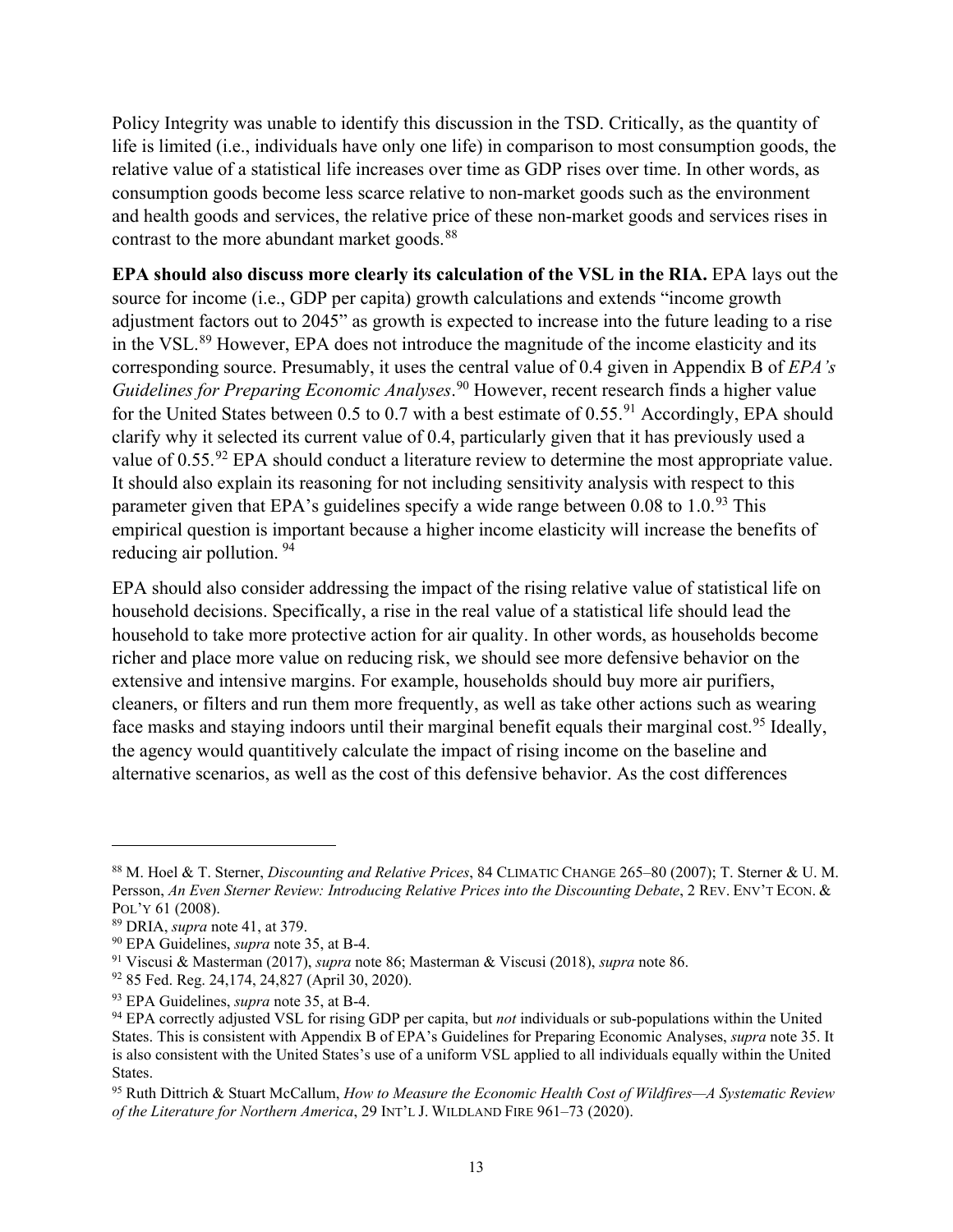between these scenarios are likely to be small, this could reasonably be addressed with a qualitative discussion.

## *B. EPA should explain how it estimates the cost of illness and consider whether its approach undervalues the benefits of the Proposed Rule*

<span id="page-16-0"></span>EPA underestimates the true economic value of air pollution reduction as it uses the cost of illness approach ("COI") instead of society's willingness-to-pay for changes in risk of a given health effect. EPA should discuss the type of impacts omitted from valuing morbidity impacts using this approach and the potential magnitude of these omissions.

For example, a COI approach omits many important impacts of illness, including the lower quality of life that individuals experience from illness. Beyond the suffering associated with morbidity, which the EPA briefly mentions,  $96$  the COI approach also excludes lost productivity from workers facing higher air pollution. At a minimum EPA should address this qualitatively, ideally in conjunction with a sensitivity analysis using willingness-to-pay estimates from the existing literature.<sup>97</sup>

In using the COI approach, the EPA does not clearly state whether its estimates include opportunity costs such as income losses due to absence from work, which a willingness-to-pay approach is more likely to reflect. This is critical, as the COI approach "only looks at direct costs from morbidity: it sums the resource and opportunity costs from being sick – the treatment cost and lost wages – without considering the disutility associated with pain, discomfort, and lower quality of life... The cost of the preventative action taken to avoid becoming sick is also not taken into account (e.g. the cost of buying an air cleaner)."[98](#page-16-3)

EPA states in the RIA that its cost estimates account only for direct treatment costs<sup>[99](#page-16-4)</sup>—excluding the lost wages recommended in the literature. If EPA's COI approach does not go beyond direct treatment costs, the agency is underestimating morbidity costs in its COI calculations. As the COI approach is already an underestimate as compared to the willingness-to-pay approach, only accounting for direct treatment costs would represent a significant underestimation of the morbidity impacts. This is concerning and should be addressed qualitatively at a minimum.

Regardless, the EPA's use of the COI approach and its potential underestimation implies that the net benefits of regulation are potentially significantly higher. EPA should explicitly take this into account when selecting between alternatives.

<span id="page-16-1"></span><sup>96</sup> *See* DRIA, *supra* note [41,](#page-7-1) at 387 ("These cost-of-illness (COI) estimates are typically a lower bound estimate of the true value of reducing the risk of a health effect because they reflect the direct expenditures related to treatment, but not the value of avoided pain and suffering.")

<span id="page-16-2"></span><sup>97</sup> Dittrich & McCallum (2020), *supra* note [95.](#page-15-8)

<span id="page-16-3"></span><sup>98</sup> *Id.*

<span id="page-16-4"></span><sup>99</sup> DRIA, *supra* not[e 41,](#page-7-1) at 398 ("cost-of-illness (COI) estimates…reflect the direct expenditures related to treatment").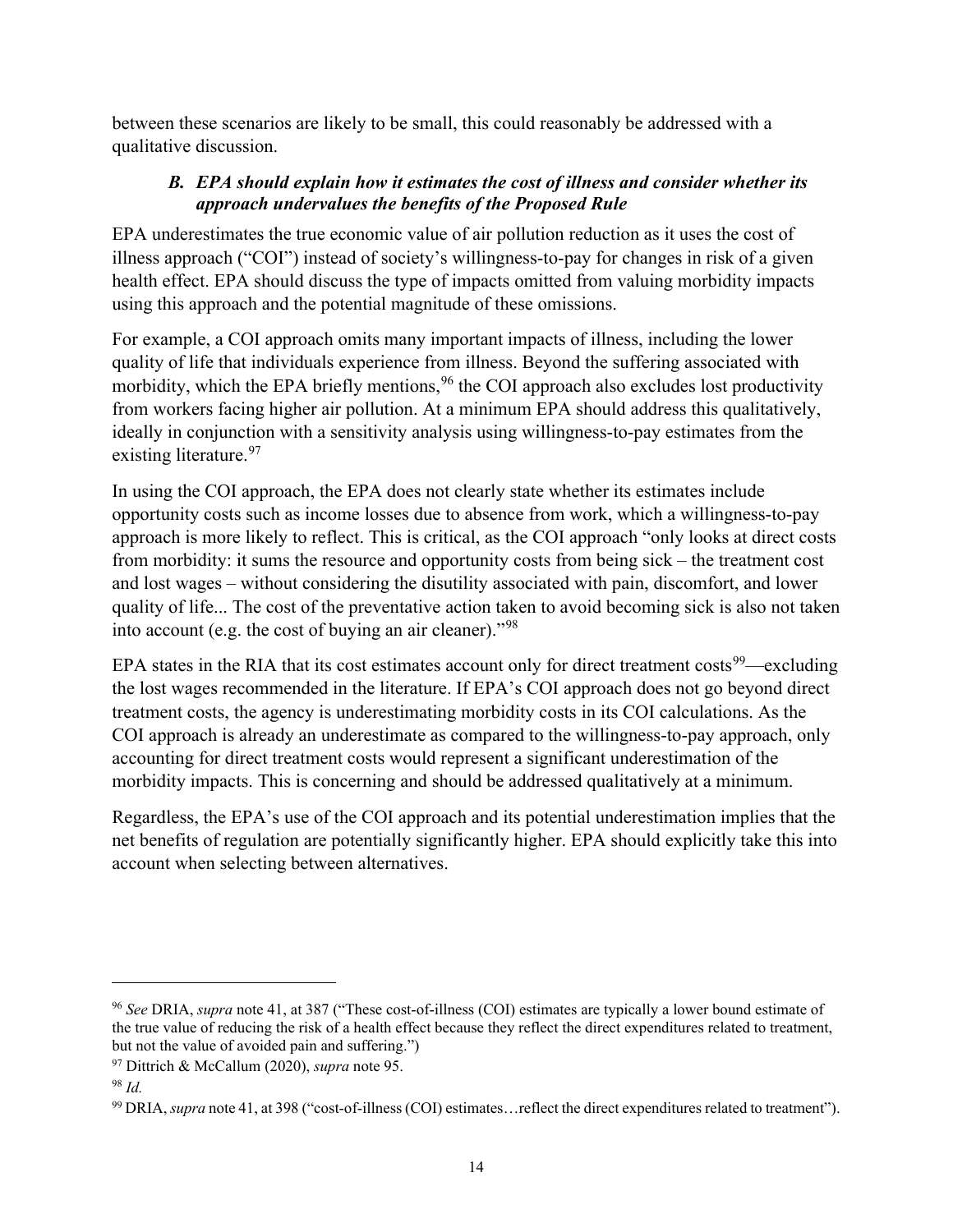### *C. EPA should clarify how its calculation of technology costs incorporates learningby-doing*

<span id="page-17-0"></span>EPA should more clearly explain its calculation of technology costs considering learning-bydoing, and, in particular, ensure that it is accounting for the impact of pre-2027 learning on the direct-cost estimate during the first year of implementation.

Consistent with the economic literature,  $100$  EPA accounts for learning-by-doing when calculating the technological costs of compliance.<sup>[101](#page-17-2)</sup> We applaud the agency for taking this step, as well as adjusting its learning-by-doing calculation for the "number of years of sales of a technology leading to learning prior to the year for which the technology's cost estimate is intended."<sup>[102](#page-17-3)</sup>

However, it is unclear how EPA calculated the cost of implementation *in the first year*. In particular, it is unclear how EPA adjusted baseline costs for learning-by-doing pre-2027. EPA is calculating the direct costs in year *t as*

$$
y_t = \left(\frac{x_t + (Sales_{t=0} \times SVF)}{Sales_{t=0} + (Sales_{t=0} \times SVF)}\right)^b y_{t=0}
$$

where *b* is the learning rate,  $y_t$  is the technology cost in year *t*,  $x_t$  is the cumulative production of the technology in year *t*, Sales<sub>t</sub> is the number of sales, SVF is the seed volume factor, and  $t=0$  is first year of implementation (MY2027 and MY2030).<sup>103</sup> To calculate the technology costs in the baseline, EPA relied on a recent study from the International Council on Clean Technology ("ICCT").<sup>104</sup> However, as EPA acknowledges,  $^{105}$  the ICCT study looked at technology costs to meet standards set in 1998, 2004, 2007, and 2010 and explicitly did *not* consider learning effects.<sup>[106](#page-17-7)</sup> EPA explains the ICCT cost estimates were adjusted for stricter compliance in 2027 relative to the earlier regulation considered by ICCT, and that differences in costs between the baseline and the alternative scenarios *post*-2027 were captured due to learning-by-doing. However, EPA did not discuss how they accounted for learning-by-doing *pre*-2027 in technology costs for the first year of implementation (i.e., whether EPA adjusted ICCT's cost estimates to account for pre-2027 learning). As it currently reads, the RIA implies that EPA correctly adjusted the *post*-2027 learning curve for pre-2027 learning, but it appears to *not* have

<span id="page-17-1"></span><sup>100</sup> O. Castrejon-Campos et al., *Effects of Learning Curve Models on Onshore Wind and Solar PV Cost Developments in the USA*, 160 RENEWABLE & SUSTAINABLE ENERGY REV. 112278 (2022) ("Learning curve theory has been adopted as a common framework for exploring the relationship between endogenous technological learning and technology cost developments."); A. Grübler, et al., *Modeling Technological Change: Implications for the Global Environment*, 24 ANN. REV. ENERGY & ENV'T 545–569 (1999). 101 DRIA, *supra* not[e 41,](#page-7-1) at 320.

<span id="page-17-2"></span>

<span id="page-17-3"></span><sup>102</sup> *Id.* at 320–22.

<span id="page-17-4"></span><sup>103</sup> *Id.* at 321.

<span id="page-17-5"></span><sup>104</sup> *Id.* at 315.

<span id="page-17-6"></span><sup>105</sup> *Id.*

<span id="page-17-7"></span><sup>106</sup> Francisco Posada et al., *Costs of Emission Reduction Technologies for Heavy-Duty Diesel Vehicles* v (ICCT White Paper, Feb. 2016) ("I This analysis does not incorporate discounts for process learning or volume sales; thus, cost estimates presented should be considered conservative."), [https://theicct.org/wp](https://theicct.org/wp-content/uploads/2021/06/ICCT_costs-emission-reduction-tech-HDV_20160229.pdf)[content/uploads/2021/06/ICCT\\_costs-emission-reduction-tech-HDV\\_20160229.pdf.](https://theicct.org/wp-content/uploads/2021/06/ICCT_costs-emission-reduction-tech-HDV_20160229.pdf)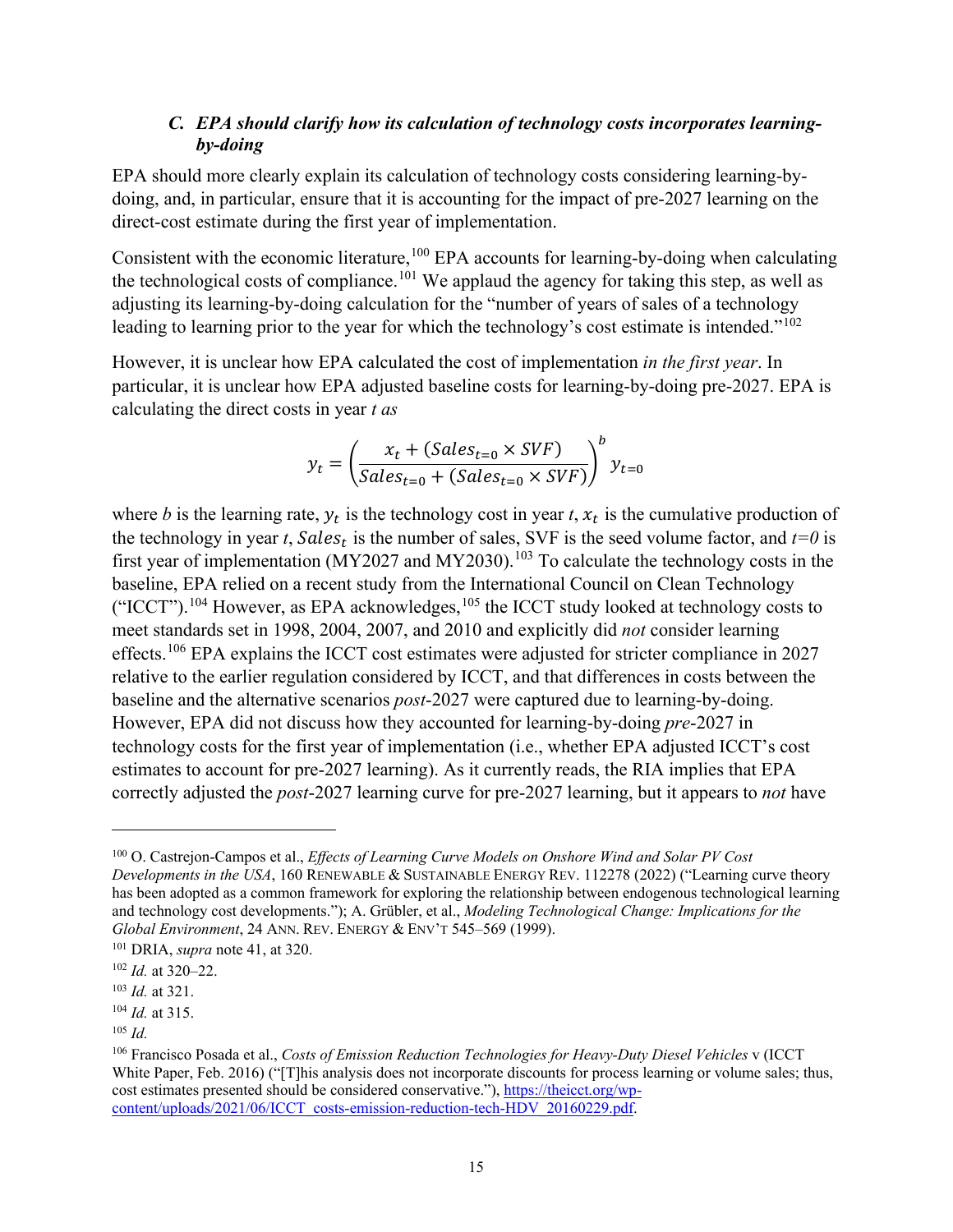adjusted the cost estimates *in 2027* for pre-2027 learning. If the agency did make this necessary adjustment, then the agency should more clearly explain their methodology and how the cost estimate  $y_{t=0}$  accounts for learning-by-doing pre-2027. If they did not make this necessary adjustment, it is critical that the adjustment is made to avoid overestimation of the cost of compliance.

## <span id="page-18-0"></span>**V. EPA Should Consider Revising Its Estimation of Fleet Turnover**

EPA lays out three effects of regulation on heavy trucks in its fleet turnover analysis. First, there is a *pre-buy* effect, whereby the Proposed Rule encourages companies and individuals to buy vehicles before the implementation date to avoid the (potential) increased (net) cost of their vehicle. Second, there is a *low-buy* effect whereby the (potential) pre-buy behavior displaces purchases that would have occurred in the absence of regulation from after the implementation date to before the implementation date and out of the new truck market altogether (either through not buying a truck or shifting to purchase a used truck). The net effect of this pre-buy and lowbuy effect on overall demand for new heavy-duty vehicles captures the elasticity of demand to the regulation.[107](#page-18-3) Finally the *Gruenspecht effect*, also known as the *scrappage effect*, whereby substitution from new vehicles to used vehicles increases used vehicle price and the longevity of these vehicles by making it more economical to fix them. These three impacts jointly determine the impact of the regulation on fleet size and thereby emissions, as vehicles sold before the implementation date emit relatively more air pollutants than those sold after the regulations take effect.

## <span id="page-18-1"></span>*A. EPA should improve the reduced-form identification of the sales effects, consider a structural-form model, or qualitatively discuss the implications and limitations of the current estimates.*

EPA uses a new methodology to forecast the sales impacts of the proposed regulation. Specifically, EPA estimates changes in truck sales across the months before and after the compliance deadline of previous EPA standards. It then calculates the demand elasticities based on the estimated sales effects of the 2007 and 2010 standards. Based on its estimated compliance costs, EPA further uses the elasticities to forecast changes in truck sales due to the proposed regulation. As we explain in detail below, this methodology could be improved by strengthening the key assumption of 100% cost pass-through and correcting the econometric errors that could bias the forecast.

## *1. The sales coefficients capture more than the direct effects of increased compliance costs.*

<span id="page-18-2"></span>EPA fails to recognize that the reduced-form identification effects capture both the increased price due to the regulation and the improved vehicle quality such as longer warranties and

<span id="page-18-3"></span> $107$  We use "net" here to note that there are also improvements in the quality of the vehicle, including a longer warranty and improved durability, which has the opposing effect on pre-buy behavior than price. Theoretically, these quality improvements could reverse the impact of an increase in price leading to an elasticity of zero or even a shift in sales from before to after the rule implementation. In the final SAFE rule (see "Equation 3 – Calculation of Change in Sales"), NHTSA and EPA folded fuel efficiency savings into the vehicle price to construct a measurement of the net price change. In this context, this is also possible with decreased maintenance and repair costs.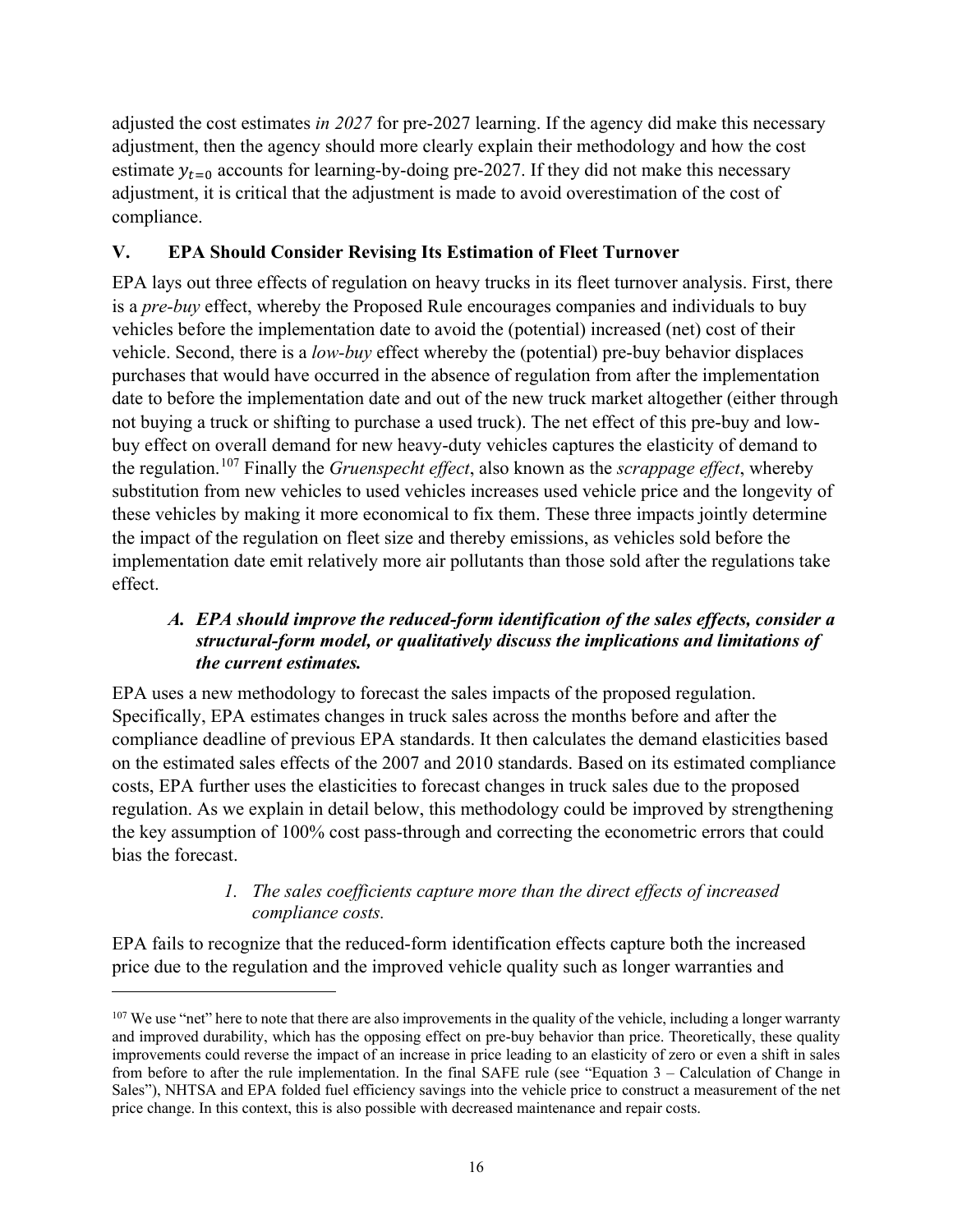improved durability. The *pre-buy* effects estimated by the agencies capture the anticipation effects, i.e., the increased pre-regulation purchases in anticipation of higher new-truck prices along with improved vehicle attributes (i.e., the cross-price elasticity over time), whereas the *low-buy* effects capture both systematic post-regulation sales slump due to this shift in demand over time and the direct effects of policy (i.e., the own-price elasticity of demand).<sup>108</sup> In particular, the own-price elasticity implied by EPA captures the net change in sales due to higher purchase vehicle prices, which are passed through to buyers from sellers with higher compliance costs, and improved vehicle attributes. EPA is thus essentially jointly estimating the two elasticities without isolating the direct effects of policy, which are the most relevant estimates for the forecast of the sales impacts of the new rule in its methodology.

## <span id="page-19-1"></span>*2. Time-varying unobservable confounders may lead to substantial forecasting biases.*

<span id="page-19-0"></span>In the sales effects estimation, the agencies have omitted and/or failed to address a number of confounding factors that may bias the effects of the proposed regulation on truck sales, including:

- The adverse fuel consumption effects, *i.e.*, excessive fuel consumption due to improved fuel efficiency with the new emission standards, and buyers' concerns about the reliability of untested control technology;  $109$
- Rule stringency, e.g., the required emission reductions level, technology requirement, and compliance costs;
- Vehicle attributes, e.g., improved efficiency, increased longevity and warranty, and decreased repair costs: $110$
- <span id="page-19-2"></span>• Endogenous vehicle purchase prices; $^{111}$  $^{111}$  $^{111}$  and
- Previous truck sales. $112$

These omissions are critical because they may be effects from these elements that EPA is observing, rather than effects from the factors EPA is explicitly considering. Unlike the two papers that EPA cites, <sup>[113](#page-19-8)</sup> EPA uses these estimates to make forecasts about the impact of the

<span id="page-19-3"></span><sup>&</sup>lt;sup>108</sup> The anticipation effects led to 31,164 more truck sales before the implementation of the 2007 heavy-duty emission standards. *See* Katherine Rittenhouse & Matthew Zaragoza-Watkins, *Anticipation and Environmental Regulation*, 89 J. ENV'T ECON. & MGMT. 255–77, 266 (2018).

<span id="page-19-4"></span><sup>109</sup> DRIA, *supra* not[e 41,](#page-7-1) at 412.

<span id="page-19-6"></span><span id="page-19-5"></span><sup>&</sup>lt;sup>110</sup> *Id.* at 226.<br><sup>111</sup> The pre-buy effects may be confounded by higher pre-regulation vehicle prices due to sellers' anticipation of an increased demand shock. The endogenous vehicle price is particularly the case in a non-competitive freight market. An instrumental variable approach is called for to address this supply-side confounder if the vehicle purchase price is to be controlled for in the model. *See* Rittenhouse & Zaragoza-Watkins (2018), *supra* not[e 108,](#page-19-1) at 262; *see also* Terence Lam & Charles Bausell, *Strategic Behaviors Toward Environmental Regulation: A Case of Trucking Industry*, 25 CONTEMP. ECON. POL'Y 3–13, 11 (2007).

<span id="page-19-8"></span><span id="page-19-7"></span><sup>112</sup> *See* Lam & Bausell (2007), *supra* note 111 at 10-11. 113 Rittenhouse & Zaragoza-Watkins (2018), *supra* note [108;](#page-19-1) Lam & Bausell (2007), *supra* note [111.](#page-19-2)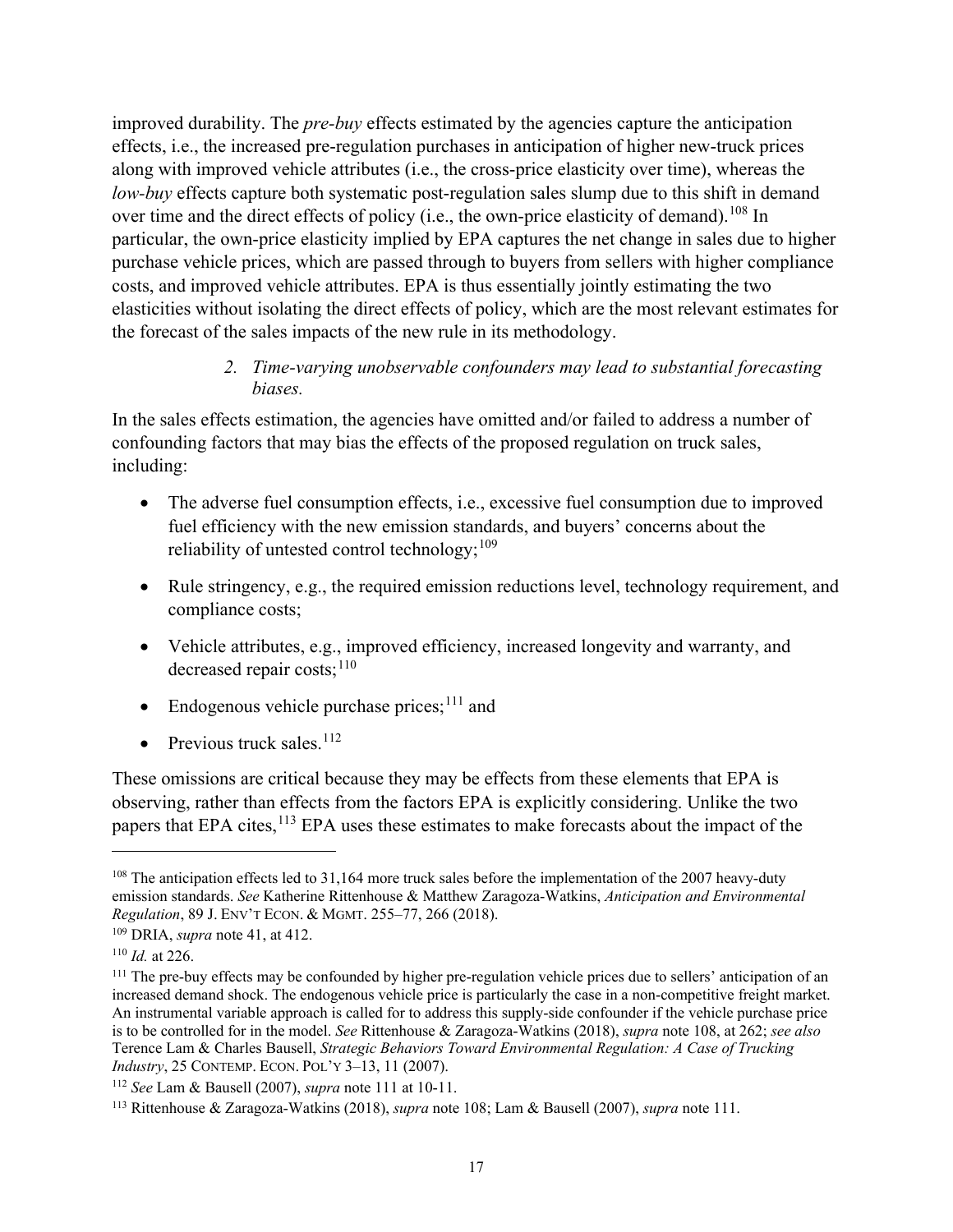proposed regulation on future vehicle sales over time. Failure to address the omission of the above unobservable time-varying variables raises serious questions about the accuracy of the agencies' forecast of the sales impacts of the proposed regulation.

These forecasting issues are unsurprising, as the published studies upon which the agency relies were not peer reviewed for the express purpose of forecasting the future impact of a proposed regulation. Instead, these studies focused solely on identifying the existence of pre-buy and lowbuy effects. With this more limited goal in mind, these papers only have limited success, as their estimates of these effects were only statistically significant for a subset of the truck regulations only providing mixed evidence of their existence; EPA has similarly mixed results with respect to statistical significance.<sup>[114](#page-20-1)</sup> Policy Integrity has previously commented on similar identification and forecasting problems in the light-duty context when EPA and NHTSA advanced their modeling of the scrappage effect beyond the peer-reviewed literature. [115](#page-20-2)

EPA has three options to address the potential forecasting errors. First, EPA could improve its current reduced-form estimation by exploiting available data to account for the impact of these confounding changes on truck sales and testing the sensitivity of the estimation to alternative model specifications. Alternatively, EPA could consider estimating a structural model, as it has indicated it may do for future regulations in the light-duty context.[116](#page-20-3) **As a final alternative that Policy Integrity recommends—EPA could qualitatively discuss the potential impact of the pre-buy and low-buy effect in a similar manner as its current discussion of the Gruenspecht effect.**[117](#page-20-4) In this discussion, the agency could discuss the identification problems above as limiting factors on their analysis, along with the non-existence of literature using these estimates to forecast sales effects.

> <span id="page-20-8"></span><span id="page-20-7"></span>*3. EPA's current sales forecasting model may not adequately capture the extent to which reduced repair costs for the trucking industry will limit pre-buy and no-buy effects.*

<span id="page-20-0"></span>In response to the rule, EPA assumes that the required extended warranties and increased truck durability will reduce repair costs, which will be a benefit for the trucking industry that partially or fully offsets increased sale prices.<sup>[118](#page-20-5)</sup> The impact on repair costs for the trucking industry is to extend the period of low maintenance costs—which are covered by the manufacturer under the Proposed Rule's longer warranties—thereby lowering their repair costs in the medium run until increased technology costs result in higher long-run per-mile maintenance costs after roughly 7 years of operation.<sup>[119](#page-20-6)</sup> These benefits should in turn increase demand for trucks holding price constant. Therefore, the overall impact of the regulation on sales could theoretically be positive

[https://cfpub.epa.gov/si/si\\_public\\_record\\_Report.cfm?dirEntryId=352754&Lab=OTAQ.](https://cfpub.epa.gov/si/si_public_record_Report.cfm?dirEntryId=352754&Lab=OTAQ) 117 DRIA, *supra* not[e 41,](#page-7-1) at 416.

<span id="page-20-1"></span><sup>114</sup> DRIA, *supra* not[e 41,](#page-7-1) at 410, tbl. 10-1.

<span id="page-20-2"></span><sup>115</sup> *See, e.g.*, Inst. for Pol'y Integrity, Comments on The Safer Affordable Fuel-Efficient (SAFE) Vehicles Rule for Model Years 2021–2026 Passenger Cars and Light Trucks at 56–78 (Oct. 26, 2018).

<span id="page-20-3"></span><sup>116</sup> *See* Jacobsen et al., *The Effects of New-Vehicle Price Changes on New- and Used- Vehicle Markets and Scrappage* (EPA, Aug. 2021),

<span id="page-20-4"></span>

<span id="page-20-5"></span><sup>118</sup> *Id.* at 342 & n.370.

<span id="page-20-6"></span><sup>119</sup> *Id.* at 348, fig. 7-4.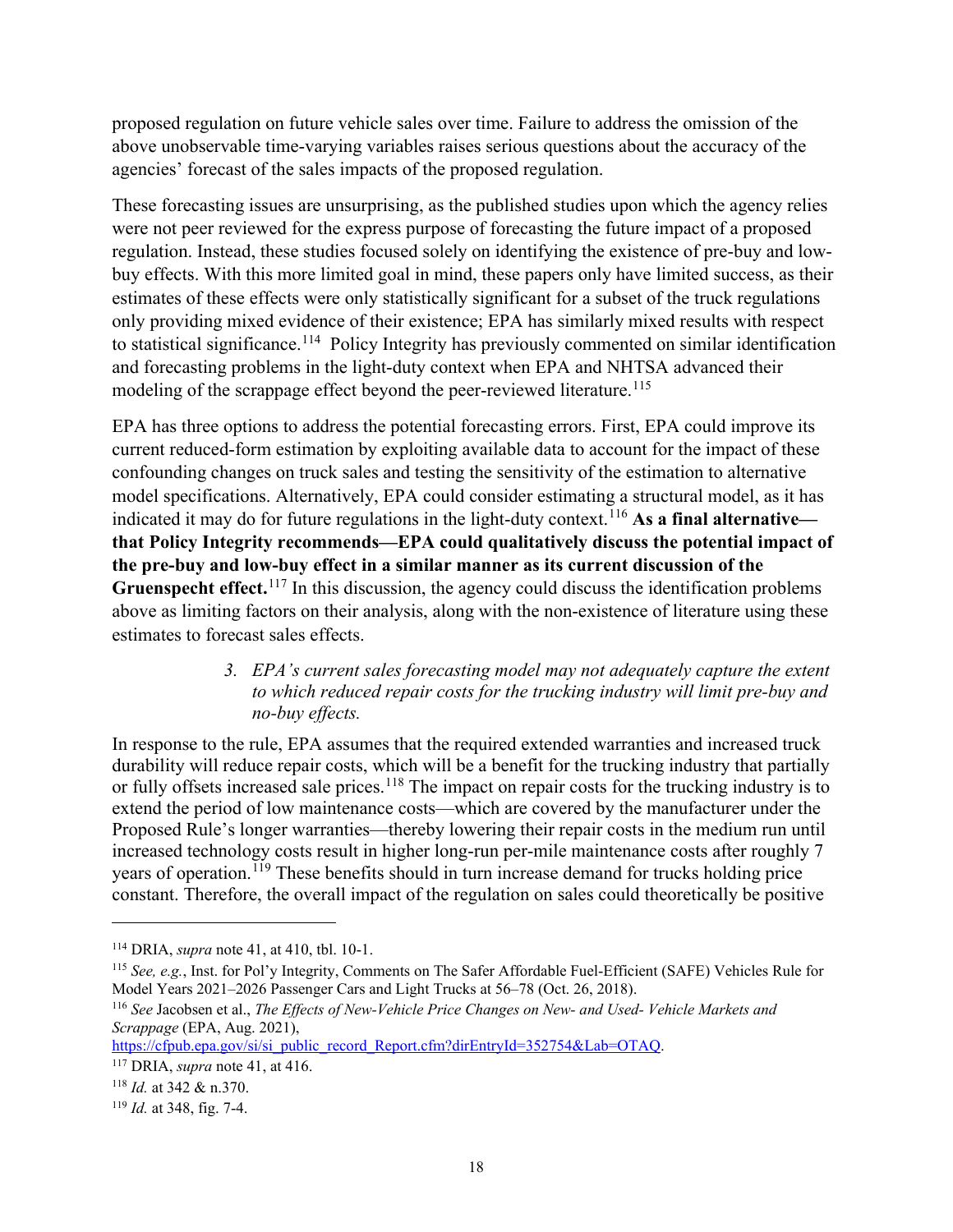or negative, just as the sign of the pre-buy effect is theoretically unclear.[120](#page-21-1) At a minimum, this improvement in truck quality will lower the overall impact of the regulation on fleet-turnover, including pre-buy and no-buy behavior. However, EPA's current methodology for estimating fleet size impacts is unable to capture the opposing price and quality effects separately, and so is unable to determine if trucking companies will be better off after the Proposed Rule.

Currently, the EPA implicitly captures quality changes, including longer warranties and increased durability, along with other "unobserved factors, such as concerns over vehicle reliability and control technology uncertainty," in the price coefficient of their pre-buy and nobuy analyses. However, it is unclear if truck manufacturers and trucking companies will respond to the Proposed Rule in the same manner as they did to the past rules. In fact, based on the mixed results with respect to statistical significance and coefficient magnitudes in RIA Table 10-1 of the pre-buy and low-buy effects, it is even unclear if truck manufacturers and truck companies responded to past regulations in 2002, 2007, 2010, and 2014 in the same manner. Moreover, as the price increases stem from the cost of implementing a specific set of production processes and technology changes in the truck manufacturing assumed by EPA, it is unclear if the past estimates are consistent with the assumed quality changes that EPA forecasts. Therefore, it is unclear the extent to which EPA captures the offsetting effect of lower repair costs on fleet turnover in its analysis of the pre-buy and low-buy effects. **To accurately capture the impact of EPA's projected quality changes, consistent with its assumed price increases, EPA needs to identify the price and quality effects on sales separately.**

There may be long-run impacts not captured in EPA's simple short-run estimates comparison. Specifically, as the demand for capital goods, like heavy-duty trucks, becomes more inelastic over time, we should expect any negative sales effect to be small and temporary (as discussed above). This is particularly true given that EPA predicts minimal to no fleet turnover, transportation mode shifting, or changes in site locations.

#### *4. The 100% cost pass-through assumption is theoretically and empirically unwarranted.*

<span id="page-21-0"></span>The result of EPA's analysis is strongly dependent on the assumption that manufacturers can fully pass along the additional compliance cost to consumers (i.e., the trucking companies purchasing heavy-duty vehicles) through higher prices for new vehicles. However, EPA does not adequately discuss its reasoning for this assumption. Theoretically,  $^{121}$  $^{121}$  $^{121}$  in a perfectly competitive market, increased marginal costs are expected to be passed onto consumers as price equals the marginal cost of production. However, the degree to which the costs would be borne by producers and consumers depends on the sensitivity of consumers to prices. Consumers would not fully bear the costs unless they were completely insensitive to price changes. In other words, if consumers choose not to buy or buy fewer units because of price increases, then manufacturers are not able to pass on 100% of the additional costs. Moreover, the pass-through rate varies with

<span id="page-21-1"></span> $120$  Assuming perfect information and no information shocks after the implementation date (a potentially reasonable assumption for trucking companies making long-run fleet size decisions), a trucking company would only move up their planned purchase of a new truck if the expected post-implementation increase in sales price exceeds the decrease in maintenance and repair costs.

<span id="page-21-2"></span><sup>121</sup> *See* SYLWIA BIALEK & MAX SARINSKY, INST. FOR POL'Y INTEGRITY, OVERINFLATED: THE SAFE RULE'S OVERSTATED ESTIMATES OF VEHICLE-PRICE IMPACTS 9-12 (2020).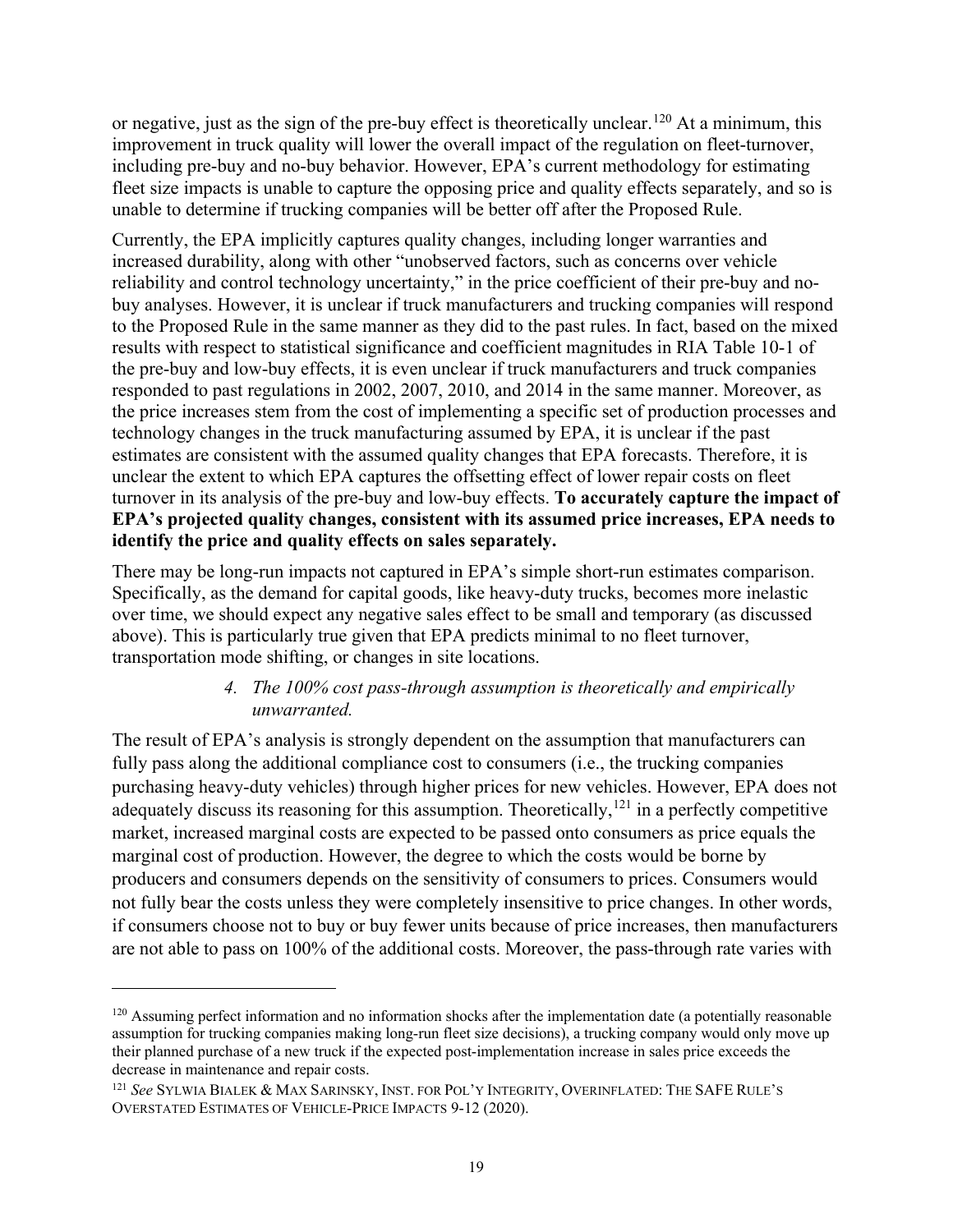the share of fixed costs within total compliance costs, i.e., costs that would occur regardless of the quantity of the product sold and do not affect the price in competitive markets. In an imperfectly competitive market, the validity of the 100% pass-through assumption also relies on producers' market power. Empirically, the agencies' estimates of the demand elasticities indicate some change in overall demand, which is not consistent with perfectly inelastic demand and thus does not support the  $100\%$  cost pass-through assumption.<sup>122</sup>

## *B. EPA should clearly explain why estimating a scrappage model for heavy-duty vehicles is more difficult than for light-duty vehicles*

<span id="page-22-0"></span>EPA implicitly discusses the scrappage effect in the context of pre-buy and low-buy impacts. Specifically, EPA states that "potential buyers decid[e] not to purchase at all. In this case, the vehicle miles traveled (VMT) of older vehicles may increase to make up for the VMT otherwise expected of the newer ('missing') vehicles. To the extent that the older vehicles emit more than the missing vehicles, emissions may increase. However, because the VMT is likely to be shifted to the newer [heavy-duty] vehicles among the existing fleet, and most of those vehicles are expected to be in compliance with the existing [heavy-duty] vehicle standards, this effect is expected to be small."<sup>[123](#page-22-2)</sup> EPA then goes on to argue against the scrappage effect due to the absence of a robust methodology.<sup>[124](#page-22-3)</sup>

**We agree that modeling the scrappage effect is potentially unnecessary in this instance, but recommend that EPA provide a fuller explanation of why this is the case.** EPA cannot simply claim it lacks the methodology given the use of such methodology by NHTSA and EPA in the light-duty vehicle context. In the 2020 SAFE rulemaking, EPA and NHTSA estimated the scrappage effect using a reduced-form model. More recently, EPA issued a report outlining a structural-form methodology for estimating the scrappage effect.<sup>[125](#page-22-4)</sup> While Policy Integrity has previously submitted comments critical of EPA and NHTSA's methods of estimating the scrappage effect for light-duty vehicles, $126$  EPA cannot now ignore its prior methodologies without a fuller explanation.

We recommend that EPA briefly discuss the scrappage estimates in the light-duty vehicle context. The agency should explain why this estimate lacks robustness (i.e., is challenging or flawed) in the heavy-duty vehicle context relative to the light-duty vehicle context. Alternatively, EPA could discuss why NHTSA and EPA's current estimation strategies are weak more generally (i.e., in both light and heavy-duty contexts). Part of this justification should also include EPA's expectation that the scrappage effect will be "small" in the heavy truck context.

<span id="page-22-1"></span><sup>122</sup> DRIA, *supra* not[e 41,](#page-7-1) at 412.

<span id="page-22-2"></span><sup>123</sup> DRIA, *supra* not[e 41,](#page-7-1) at 416.

<span id="page-22-3"></span><sup>&</sup>lt;sup>124</sup> *Id.* EPA explicitly states that "Quantifying these effects would require a robust method to estimate the effects of the standards on pre-buy and low-buy, as well as a method to estimate shifts in VMT among vehicle vintages in the case of an expected change in the net sales of newer vehicles. In the absence of robust methods to estimate these effects, EPA is not quantifying the fleet turnover or emissions impacts in this proposed rule, though, as with pre-buy and low-buy, we acknowledge these potential impacts."

<span id="page-22-5"></span><span id="page-22-4"></span><sup>125</sup> *See generally* Jacobsen et al, *supra* note [116.](#page-20-7) 126 *See, e.g.*, Inst. for Pol'y Integrity Comments, *supra* note [115.](#page-20-8)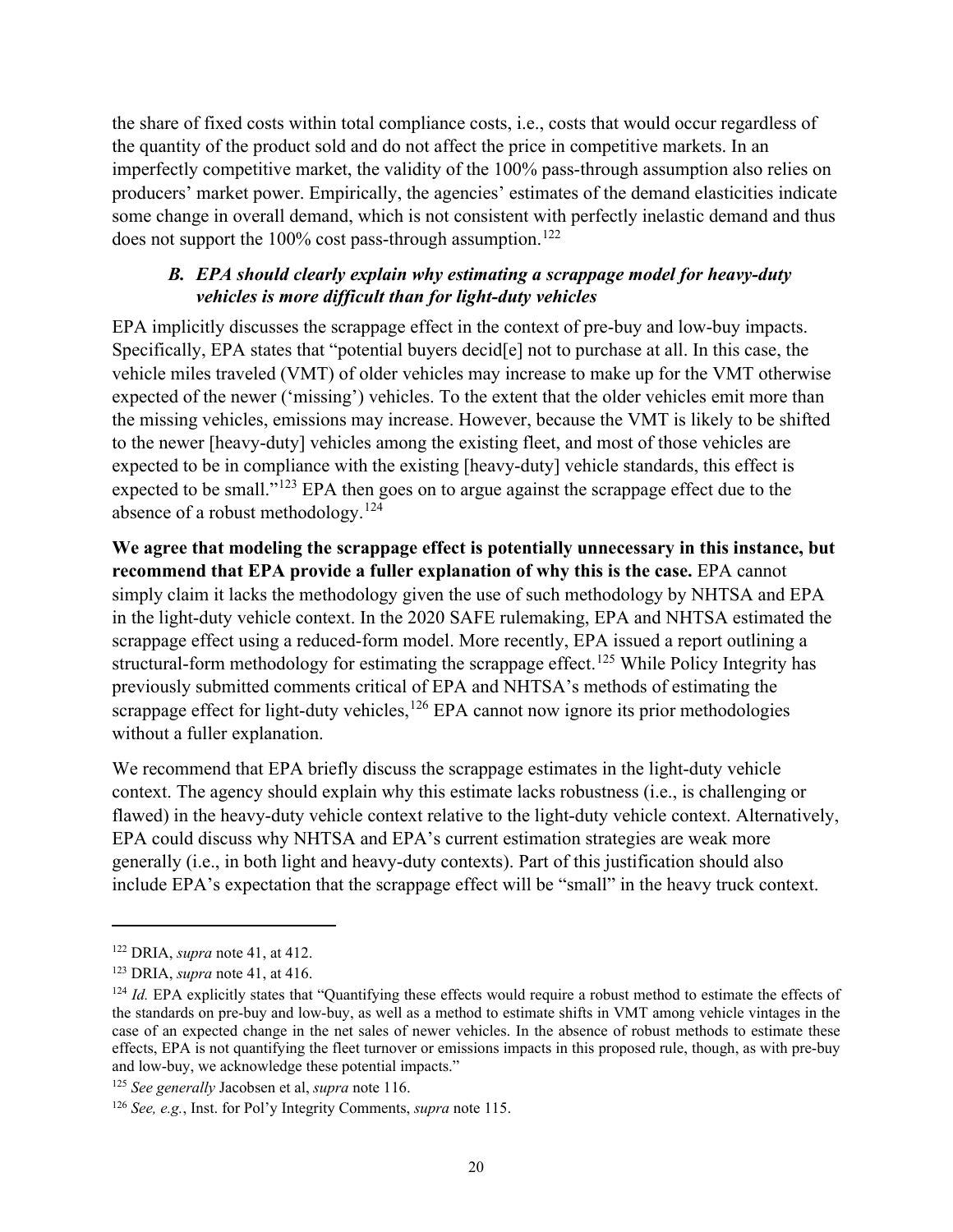This suggestion should not be read as a recommendation to include the scrappage effect. Instead, we recommend that EPA provide a more comprehensive explanation for its modeling decisions, particularly where it is inconsistent with past EPA modeling practices in the vehicle market more generally. If EPA now believes its prior methodologies for estimating scrappage are flawed more generally—even in the light-duty vehicle context—this should be explained. We believe a similar consideration and discussion may be warranted for EPA's estimates of the pre-buy elasticities.

### <span id="page-23-0"></span>*C. EPA should clearly state in its quantitative analysis that the net effect on sales is currently indistinguishable from zero and any potential impacts are likely to be small and short-lived.*

EPA makes clear that the sales effect of the regulation should be small due to the competing effects of increased capital costs and decreased operating costs. However, as EPA notes, the evidence is unclear and mixed as to whether the net effect of sales is zero<sup>[127](#page-23-2)</sup> or negative.<sup>128</sup> In fact, this is consistent with EPA's finding that the sales impacts of regulations in 2002 and 2014 are insignificant, while it finds significant low-buy effect in 2007 and 2010.[129](#page-23-4) But even in 2007 and 2010, EPA notes that the "observed effects are short-lived, on the order of months rather than years."<sup>130</sup>

The net effect of the proposed regulation on sales is unclear based on EPA's illustrative examples using the 2007 and 2010 estimates.<sup>[131](#page-23-6)</sup> Despite the estimation problems discussed above, it is clear that EPA's analysis indicates that the net sales effect should be interpreted as zero based on the above evidence, including the likely small and temporary effect on sales. This interpretation is consistent with EPA's prediction of low turnover effects and no mode shifting due to the Proposed Rule. **EPA should be explicit about the near-zero impact on sales based on previous studies and their own estimates.**

## <span id="page-23-1"></span>**VI. EPA Should Clarify That Any Employment Effects Are Likely Small and Short-Lived**

Ideally, EPA should quantitatively measure employment effects. Currently, EPA addresses employment effects qualitatively except for the cost effect, as discussed below. If EPA continues to address employment qualitatively, it should at least attempt to give an idea of the direction of the employment impacts and its relative size.

<span id="page-23-3"></span><span id="page-23-2"></span><sup>&</sup>lt;sup>127</sup> Rittenhouse & Zaragoza-Watkins (2018), *supra* note [108.](#page-19-1)<br><sup>128</sup> D. Harrison, Jr., & M. LeBel, *Customer Behavior in Response to the 2007 Heavy-Duty Engine Emission Standards: Implications for the 2010 NOX Standard*, NERA Economic Consulting (2008) [Docket ID EPA-HQ-OAR-2019-0055-0576].

<span id="page-23-4"></span><sup>129</sup> DRIA, *supra* not[e 41,](#page-7-1) at 410.

<span id="page-23-5"></span><sup>130</sup> *Id.*

<span id="page-23-6"></span> $131$  *Id.* at 412–15 (showing pre-buy effects that are statistically insignificant using the 2007 estimates and slightly positive effects using the 2010 estimates and small, negative low-buy effects using both the 2007 and 2010 estimates).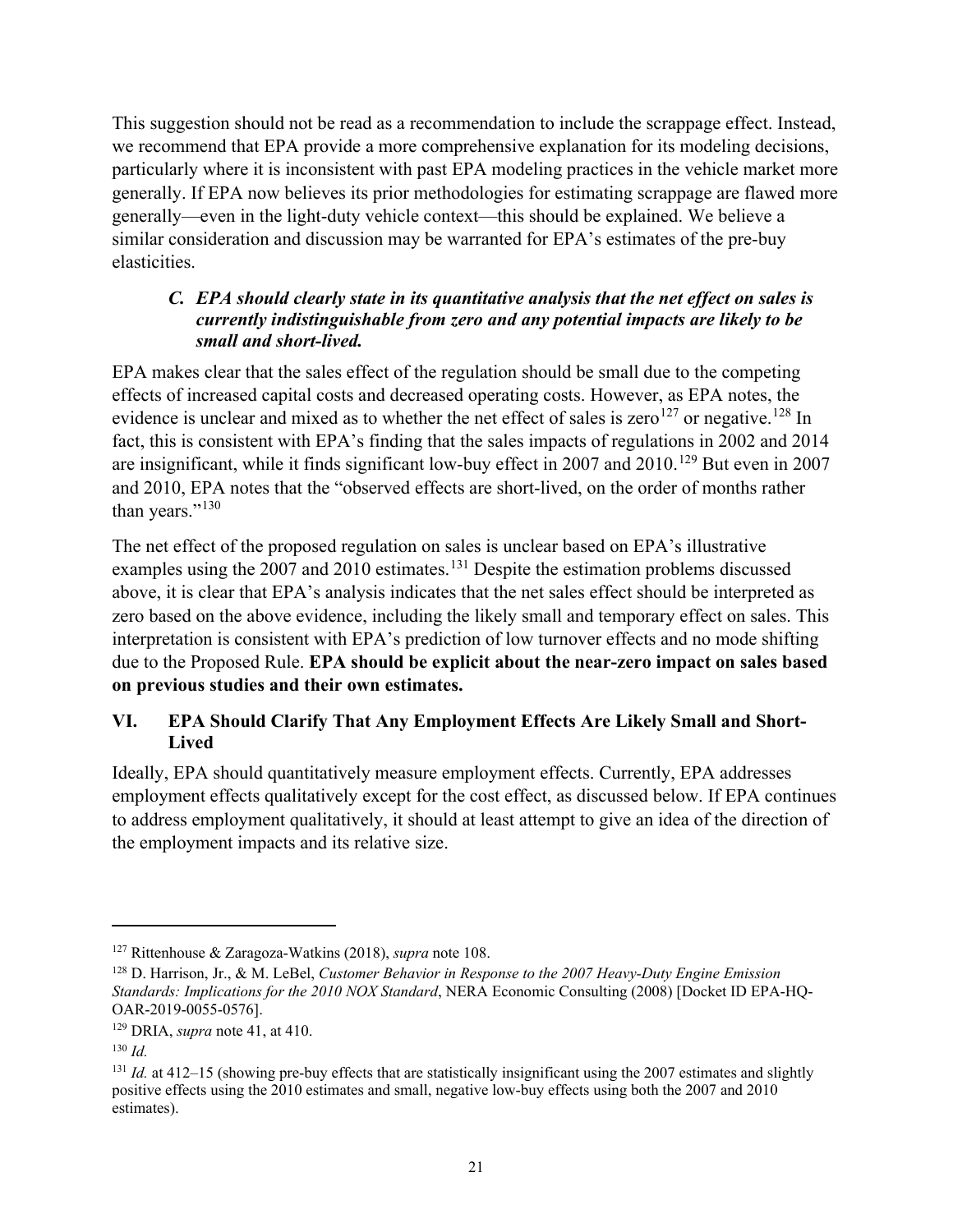EPA discusses total employment impacts in the manufacturing sector qualitatively, indicating that the impact of the regulation on employment could be positive or negative.<sup>132</sup>

But EPA does conduct a quantitative analysis of the *cost effect*, i.e., the increased employment analysis necessary to adopt technologies needed for trucks to meet the standards.<sup>[133](#page-24-1)</sup> For these employment effects, it uses the ratio of workers to production cost for all vehicle manufacturing to imprecisely infer the specific ratio for production processes related to emission reductions compliance activities in the heavy-duty sector. $134$ 

Qualitatively, EPA accounts for two additional impacts on employment in the manufacturing sector: the *demand effect*, i.e., changes in demand for labor in the manufacturing sector due to changes in sales, and the *factor-shift effects*, i.e., the employment changes due to changes in labor intensity of production resulting from changes in the production process and compliance activities.[135](#page-24-3) EPA predicts the demand effect to be negative, but since EPA also predicts that the sales impact will be small and indistinguishable from zero,  $136$  this employment effect should also be small and indistinguishable from zero.<sup>[137](#page-24-5)</sup> In contrast, EPA cannot even determine the direction of the factor-shift effect on manufacturing employment.<sup>[138](#page-24-6)</sup>

Overall, the direction of overall employment effect on manufacturing is unclear. Even so, EPA should attempt to qualitatively determine whether the overall net effect on employment is likely to be small or large, as the former seems more likely due to the small sales effect and the overall unclear direction on manufacturing employment.

In addition, EPA also needs to qualitatively assess the impact of the Proposed Rule on downstream employment. For consumers of heavy-duty trucks (i.e., truckers and trucking companies), the impact is again unclear due to the opposing effects of the cost increase and the presumptive improvement in vehicle quality that leads to the small and essentially zero sales effect.<sup>[139](#page-24-7)</sup> A similar logic applies to middlemen, such as dealers and service providers, because the sales effect is likely to be small and indistinguishable from zero. Furthermore, the counterveiling impacts on competing sources of transportation such as rail and air that would result from any negative impact is a further reason that employment impacts downstream should be small and indistinguishable from zero. We again recommend that EPA discuss the potential magnitude

<span id="page-24-0"></span><sup>132</sup> *Id.* at 420.

<span id="page-24-2"></span>

<span id="page-24-3"></span>

<span id="page-24-5"></span><span id="page-24-4"></span>

<span id="page-24-1"></span><sup>&</sup>lt;sup>133</sup> *Id.* at 425.<br><sup>134</sup> *Id.* at 421–22.<br><sup>135</sup> *Id.* at 420.<br><sup>136</sup> *See* section V.C, *supra*.<br><sup>136</sup> *See* section V.C, *supra*. prices reduce consumption (and production) reducing demand for labor within the regulated industry." DRIA at 419. However, this statement ignores the opposing effect of quality improvements later recognized in Section 10.2.2.1. In fact, based on EPA's own analysis, the net impact on sales is unclear and currently indistinguishable from zero.

<span id="page-24-6"></span><sup>138</sup> DRIA, *supra* not[e 41,](#page-7-1) at 420. 139 *Id.* at 426.

<span id="page-24-7"></span>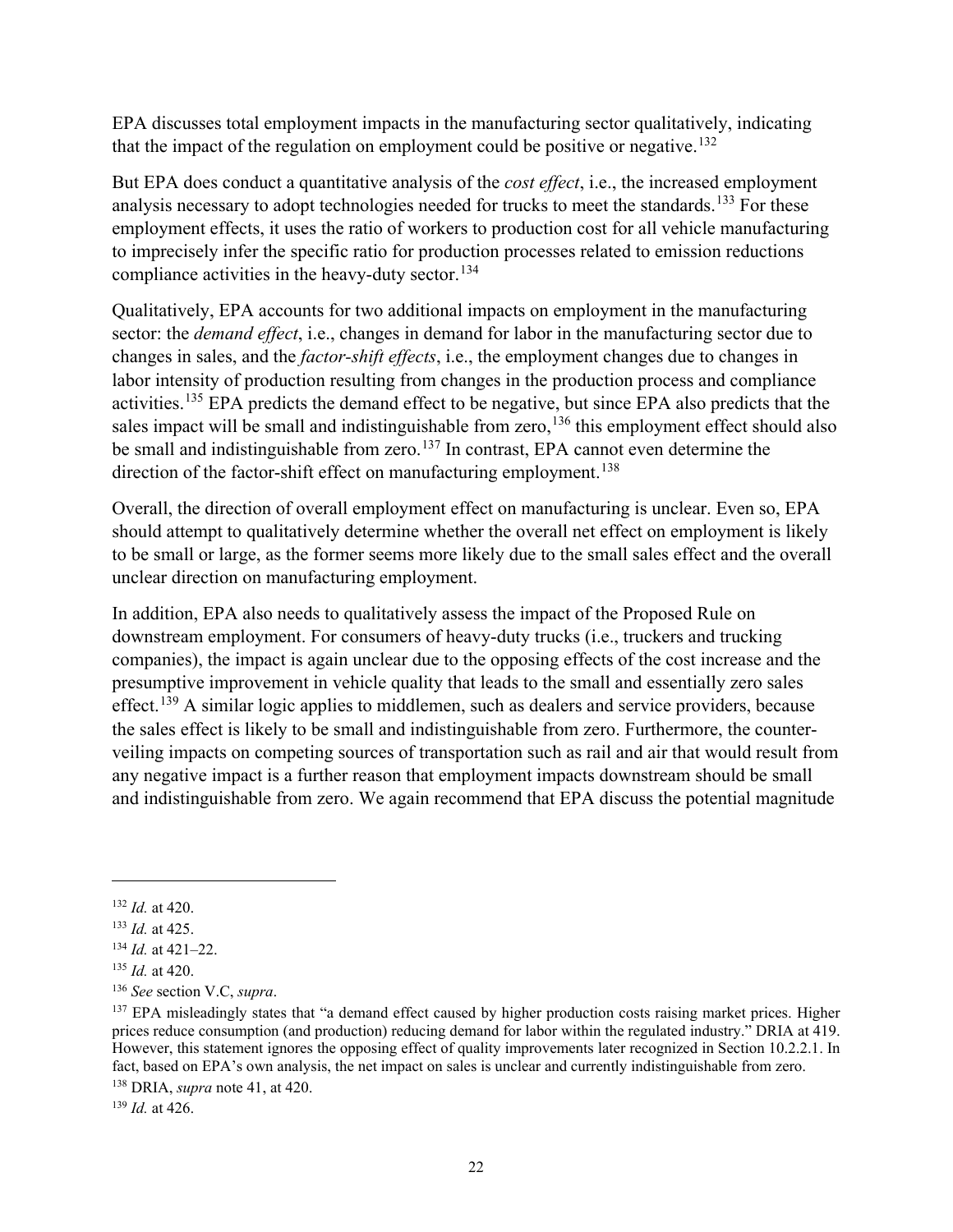of this impact, particularly given its statement that the agency does not expect transportation mode shifts, again clarifying that the evidence does not support an impact different than zero.<sup>[140](#page-25-1)</sup>

Finally, EPA's analysis fails to discuss the upstream employment impacts of the Proposed Rule. Specifically, it should discuss the impact on the upstream sectors, such as steel or electronic producers.[141](#page-25-2) As with downstream employment impacts, because the overall impact of vehicle sales is potentially small and close to zero, the impact on upstream employment is again likely small.

**Given the interest in employment effects, EPA should attempt to measure the employment effects quantitively.** However, if this is not possible, EPA should at least attempt to qualitatively assess the direction and magnitude of the employment effects. Based on the above assessment, the direction of the employment effect is unclear and likely to be relatively small, though the existing evidence points to a small impact that is either zero or slightly positive.

# <span id="page-25-0"></span>**VII. EPA Should Quantify the Benefits of Reducing Greenhouse Gas Emissions**

While the Proposed Rule is focused on reducing the emissions of particulate matter and nitrogen oxides from the heavy-duty trucks, the necessary vehicle improvements may also reduce greenhouse gas emissions. However, EPA does not quantify greenhouse gas emission reductions for any of the alternatives considered. EPA has expertise in estimating greenhouse gas emissions from changes in vehicle standards and should apply that expertise here. If EPA believes the greenhouse gas effects are too small to warrant quantification, it should explain that.

### **EPA should not only quantify greenhouse gas emissions (or emission reductions) in the Proposed Rule, but also monetize the climate effects of those changes in greenhouse gases.**

EPA has used the social cost of greenhouse gases many times in the past to monetize the climate effects of its proposed regulations, and so should have no problem applying the tool here.<sup>[142](#page-25-3)</sup> The social cost of greenhouse gases can be applied to any volume of emissions and is useful for comparing climate impacts to other monetized costs and benefits.<sup>[143](#page-25-4)</sup>

Policy Integrity and several other groups submitted joint comments to EPA on its light- and medium-duty vehicle emissions that focus on the social cost of greenhouse gases.<sup>[144](#page-25-5)</sup> These comments (attached) highlight the appropriate methodology and rationale that EPA should use in the Final Rule.

<span id="page-25-1"></span><sup>140</sup> *Id.* at 416.

<span id="page-25-2"></span><sup>141</sup> *Id.* at 421.

<span id="page-25-3"></span><sup>142</sup> *See, e.g.*, 86 Fed. Reg. 74,434, 74,444 tbl.4, n.b (Dec. 30, 2021) (explaining how the agency monetized the benefits of reducing greenhouse gas emissions in its final light-duty vehicle greenhouse gas emission standards for MY 2023-26).

<span id="page-25-5"></span><span id="page-25-4"></span><sup>&</sup>lt;sup>143</sup> *See generally* Inst. for Pol'y Integrity et al., Joint Comments on the Consideration of the Social Cost of Greenhouse Gases in Revised 2023 and Later Model Year Light-Duty Vehicle Greenhouse Gas Emissions Standards (Sept. 27, 2021), [https://policyintegrity.org/documents/Joint\\_SCC\\_Comments\\_on\\_EPA\\_Cars\\_Rule.pdf.](https://policyintegrity.org/documents/Joint_SCC_Comments_on_EPA_Cars_Rule.pdf) 144 *Id.*